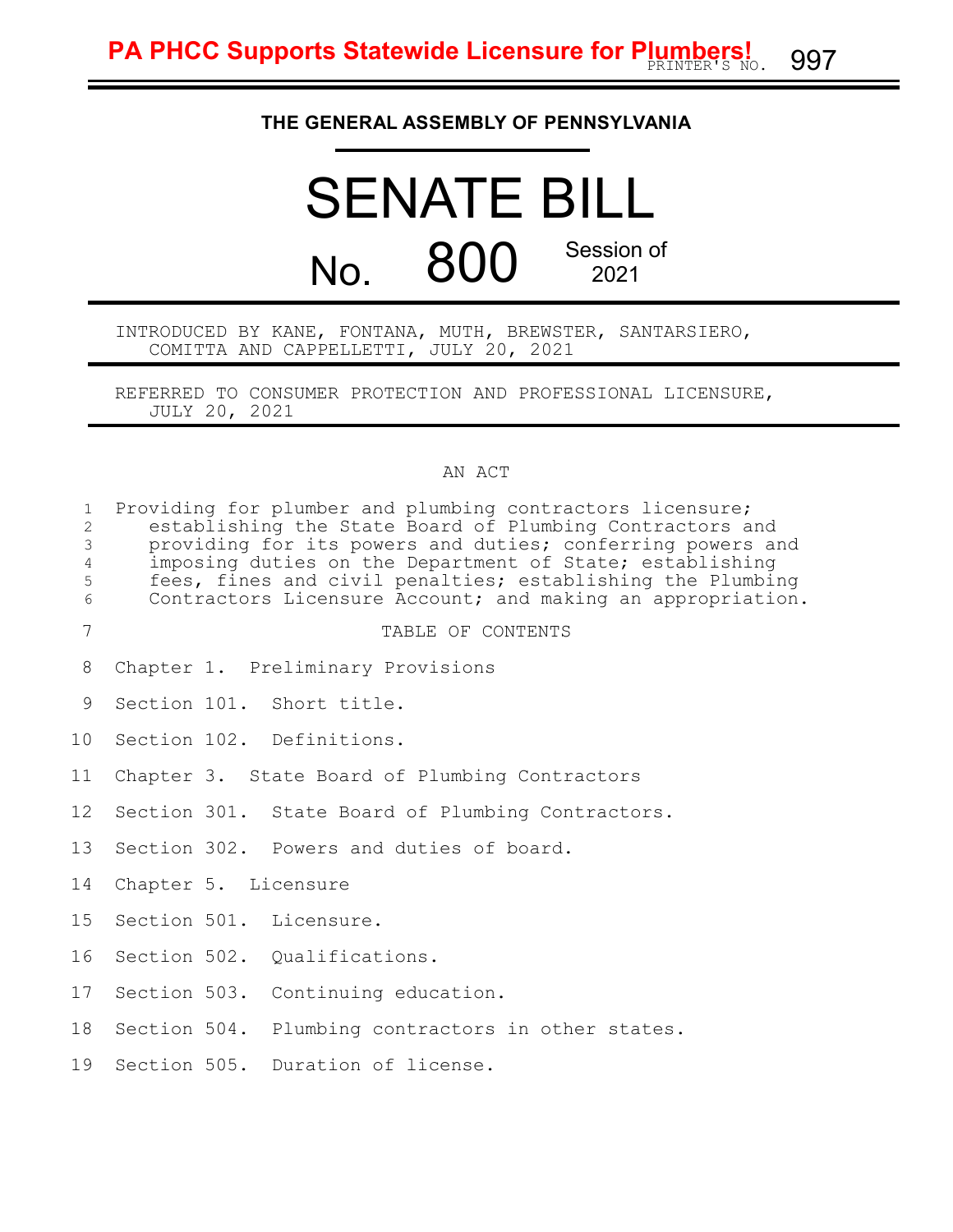| $\mathbf 1$       |                                                            |  | Section 506. Reporting of multiple licensure.                |  |  |
|-------------------|------------------------------------------------------------|--|--------------------------------------------------------------|--|--|
| 2                 |                                                            |  | Section 507. Prohibition.                                    |  |  |
| 3                 |                                                            |  | Chapter 7. Administration and Enforcement                    |  |  |
| 4                 |                                                            |  | Section 701. Fees, fines and civil penalties.                |  |  |
| 5                 |                                                            |  | Section 702. Violations.                                     |  |  |
| 6                 | Section 703.                                               |  | Refusal, suspension or revocation of license.                |  |  |
| 7                 |                                                            |  | Section 704. Suspensions and revocations.                    |  |  |
| 8                 | Section 705.                                               |  | Temporary and automatic suspensions.                         |  |  |
| 9                 | Section 706.                                               |  | Reinstatement of license.                                    |  |  |
| 10                | Section 707.                                               |  | Surrender of suspended or revoked license.                   |  |  |
| 11                |                                                            |  | Section 708. Injunction.                                     |  |  |
| $12 \overline{ }$ |                                                            |  | Section 709. Subpoenas and oaths.                            |  |  |
| 13                |                                                            |  | Chapter 9. Miscellaneous Provisions                          |  |  |
| 14                |                                                            |  | Section 901. Municipalities.                                 |  |  |
| 15                |                                                            |  | Section 902. Appropriation.                                  |  |  |
| 16                |                                                            |  | Section 903. Regulations.                                    |  |  |
| 17                |                                                            |  | Section 904. Effective date.                                 |  |  |
| 18                |                                                            |  | The General Assembly of the Commonwealth of Pennsylvania     |  |  |
| 19                |                                                            |  | hereby enacts as follows:                                    |  |  |
| 20                |                                                            |  | CHAPTER 1                                                    |  |  |
| 21                |                                                            |  | PRELIMINARY PROVISIONS                                       |  |  |
| 22                |                                                            |  | Section 101. Short title.                                    |  |  |
| 23                |                                                            |  | This act shall be known and may be cited as the Plumber and  |  |  |
| 24                |                                                            |  | Plumbing Contractors Licensure Act.                          |  |  |
| 25                |                                                            |  | Section 102. Definitions.                                    |  |  |
| 26                |                                                            |  | The following words and phrases when used in this act shall  |  |  |
| 27                | have the meanings given to them in this section unless the |  |                                                              |  |  |
| 28                | context clearly indicates otherwise:                       |  |                                                              |  |  |
| 29                |                                                            |  | "Apprentice plumber." An individual who is registered as an  |  |  |
| 30                |                                                            |  | apprentice under the act of July 14, 1961 (P.L.604, No.304), |  |  |
|                   | 20210SB0800PN0997                                          |  | $-2-$                                                        |  |  |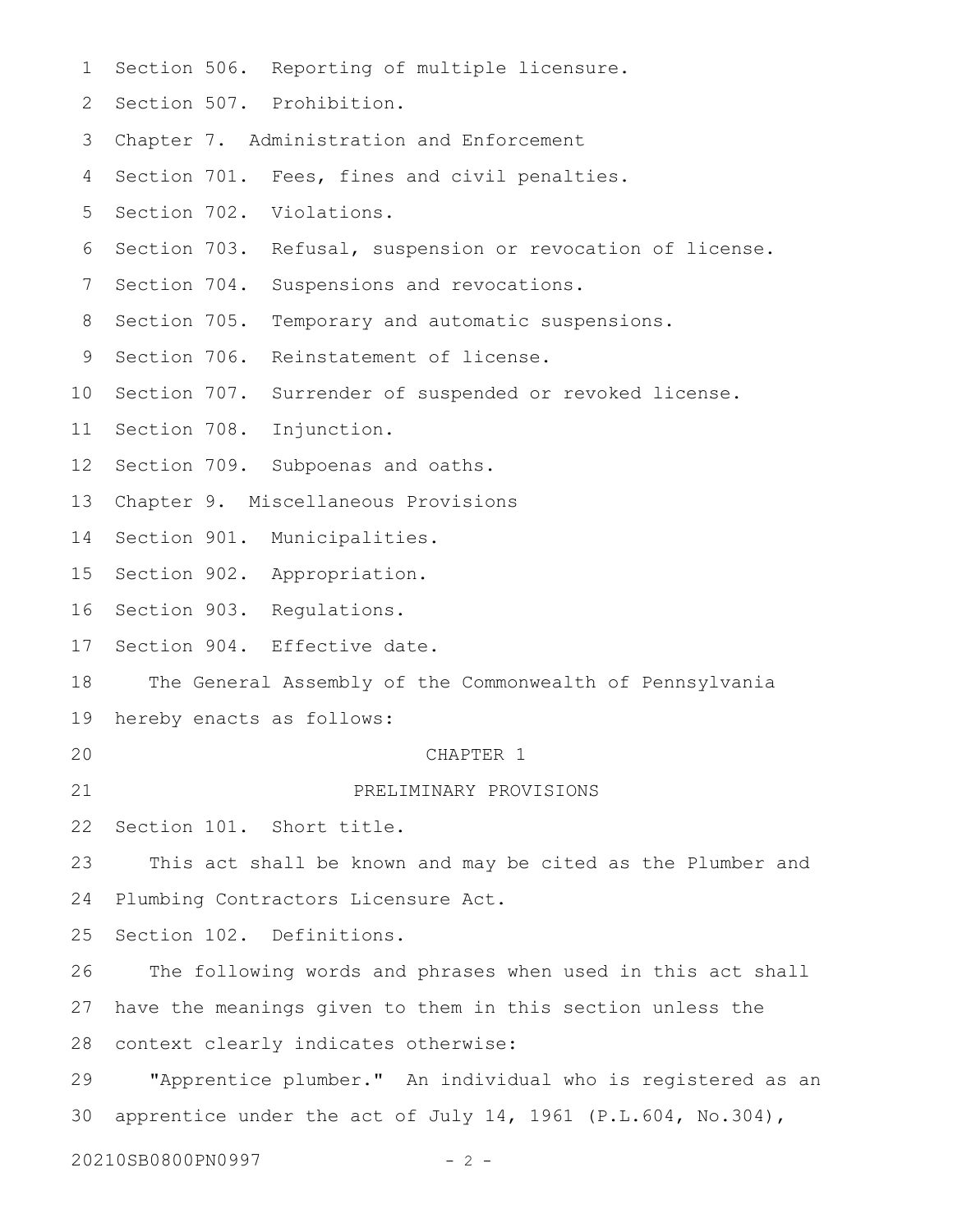known as The Apprenticeship and Training Act, and who is licensed by the board as an individual whose principal occupation is learning and assisting in the performance of plumbing services. 1 2 3 4

"Board." The State Board of Plumbing Contractors established under section 301(a). 5 6

"Conviction." The term includes a judgment, an admission of guilt or a plea of nolo contendere. 7 8

"Department." The Department of State of the Commonwealth. "Journeyman plumber." An individual who is licensed by the State Board of Plumbing Contractors to assist a master plumber with the performance of plumbing services. 9 10 11 12

"Master plumber" or "licensed plumbing contractor." An individual who has been licensed by the State Board of Plumbing Contractors and who is authorized to perform plumbing services and to supervise plumbing services provided by an apprentice plumber or a journeyman plumber. 13 14 15 16 17

"Minor repairs." The repair of an existing plumbing fixture, including the replacement of faucets or valves or parts of faucets or valves, the clearance of stoppages, the stopping of leaks without replacement of water, drainage or vent piping, the relieving of frozen pipes or other minor replacement or repair of existing plumbing fixtures. 18 19 20 21 22 23

"Plumbing services." The installation, maintenance, extension, erection, repair or alteration of piping, plumbing fixtures, plumbing appliances and plumbing apparatus in connection with sanitary drainage, storm piping and facilities and building sewers to the facility's or sewer's final connection to an approved point of disposal, venting systems, public and private water supply systems of a premises or 24 25 26 27 28 29 30

20210SB0800PN0997 - 3 -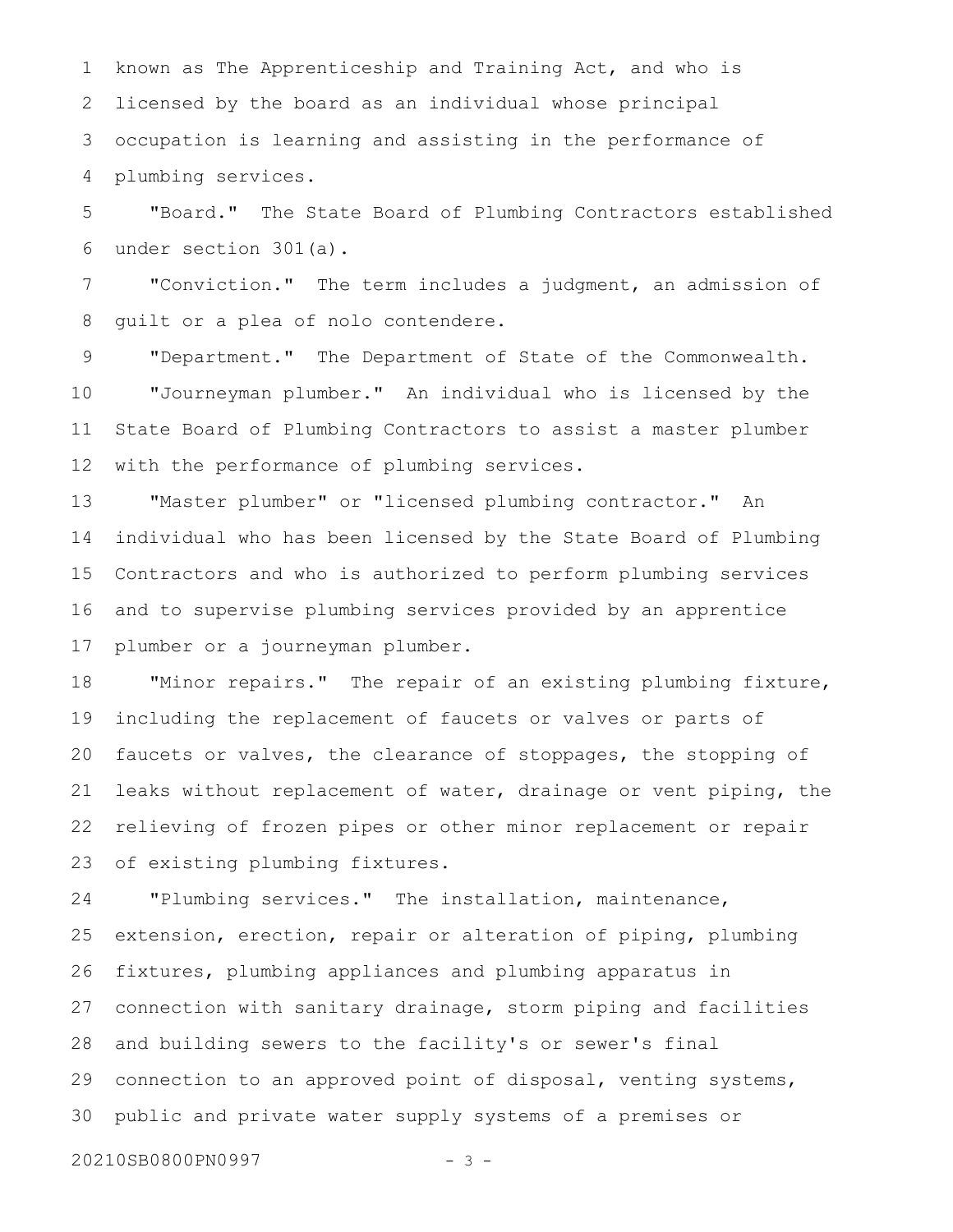building within the property line and to the final connection with an approved supply system. The term also includes the installation, maintenance, extension, erection, repair or alteration of piping, plumbing fixtures and plumbing apparatus used for storm piping and facilities and building sewers, liquid waste or sewage. CHAPTER 3 STATE BOARD OF PLUMBING CONTRACTORS Section 301. State Board of Plumbing Contractors. (a) Establishment.--The State Board of Plumbing Contractors is established in the department. (b) Composition.--The board shall consist of: (1) The Secretary of State or a designee. (2) Two public members with no plumbing industry affiliation. (3) Six professional members who shall have been actively engaged in providing plumbing services in this Commonwealth for at least 10 years immediately preceding appointment, including: (i) Two professional members who reside in or represent an entity legally based in a county of the first class. (ii) Two professional members who reside in or represent an entity legally based in a county of the second class. (iii) Two professional members who reside in or represent an entity legally based in any county of the Commonwealth excluding counties of the first and second class. (iv) Three professional members who are subject to 1 2 3 4 5 6 7 8 9 10 11 12 13 14 15 16 17 18 19 20 21 22 23 24 25 26 27 28 29 30

20210SB0800PN0997 - 4 -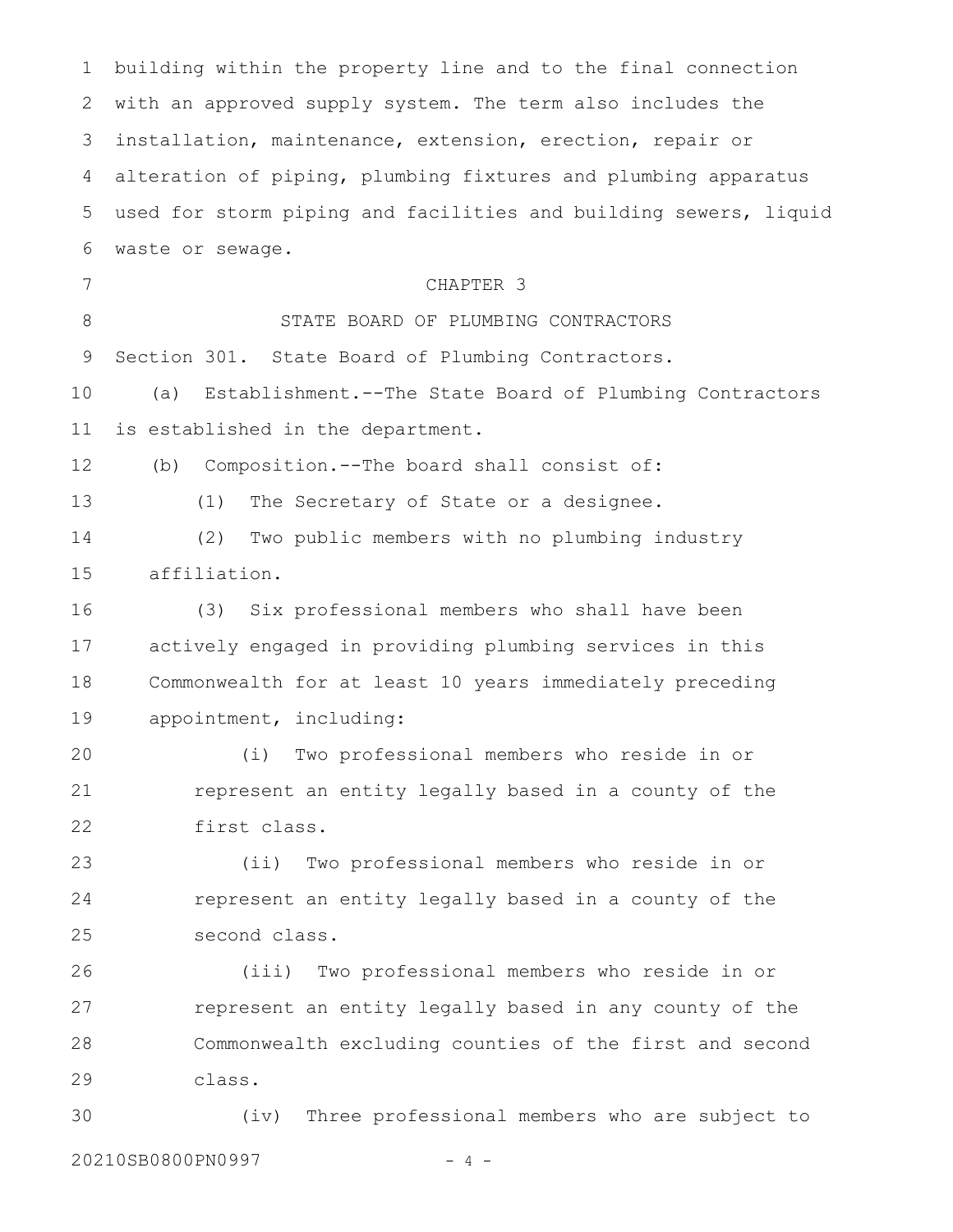1

collective bargaining agreements.

(v) Three professional members who may not be subject to collective bargaining agreements. 2 3

(vi) Except as provided in Chapter 5, professional members must be licensed under this act as master plumbers in a jurisdiction of the Commonwealth that provides testing of master plumbers satisfactory to the board. 4 5 6 7 8

(c) Initial meeting.--The board shall meet within 30 days after the appointment of its first members and shall set up operating procedures and develop application forms for licensure. It shall be the responsibility of the board to circulate the forms and educate the public regarding the requirements of this act and the provision of plumbing services in this Commonwealth. 9 10 11 12 13 14 15

(d) Appointments and term of membership.--Professional and public members shall be appointed by the Governor with the advice and consent of the Senate. Professional and public members shall be citizens of the United States and residents of this Commonwealth. Except as provided in subsection (e), professional and public members shall serve a term of four years or until a successor has been appointed and qualified. If a member dies, resigns or is otherwise disqualified during the term of office, a successor shall be appointed in the same way and with the same qualifications and shall hold office for the remainder of the unexpired term. A professional or public member may not be eligible to hold more than three consecutive terms. (e) Initial appointment.--For professional and public members initially appointed to the board under this act, the 16 17 18 19 20 21 22 23 24 25 26 27 28 29

term of office shall be as follows: 30

20210SB0800PN0997 - 5 -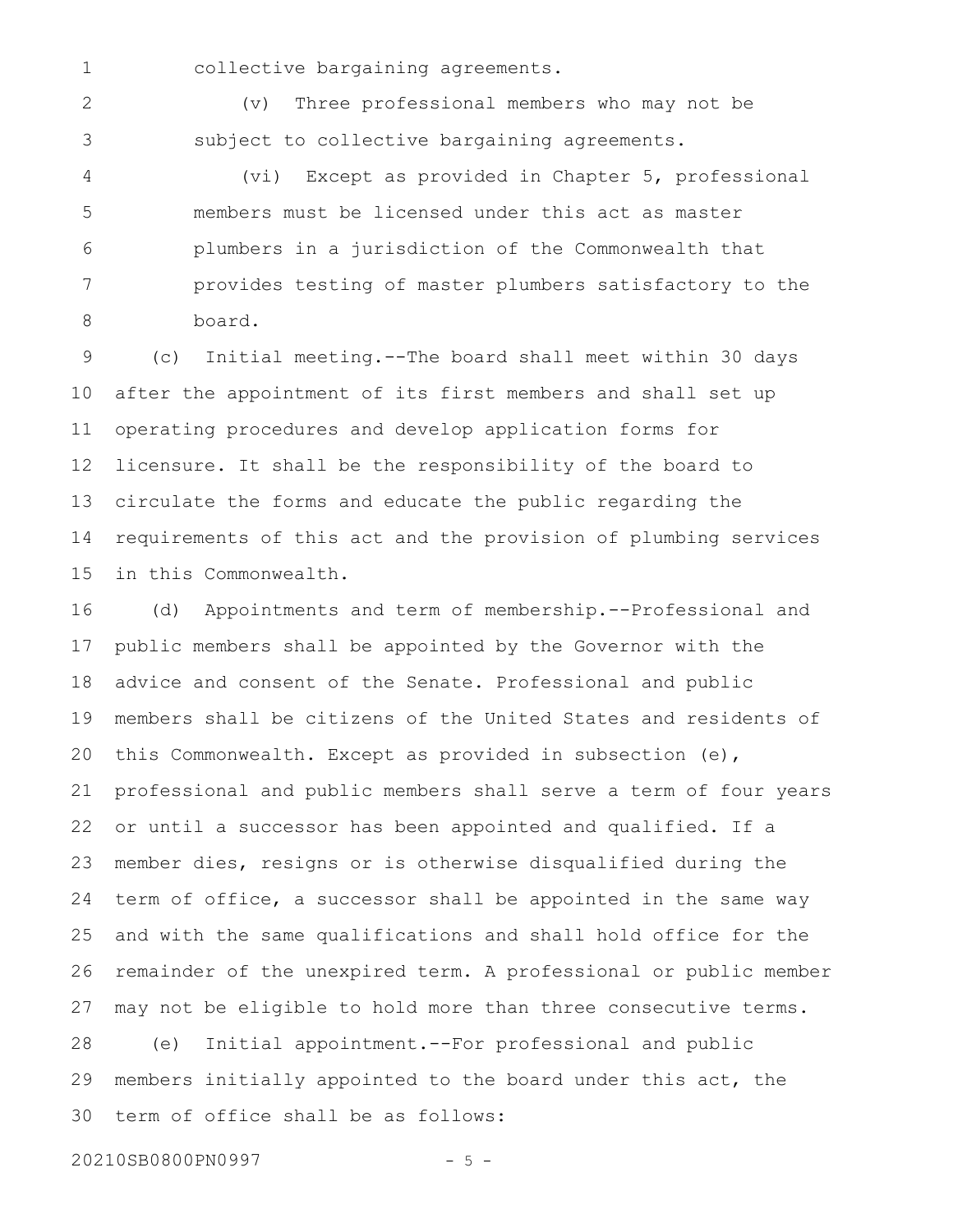1

2

3

(1) Five members shall serve for a term of four years.

(2) Two members shall serve for a term of three years. (3) One member shall serve for a term of two years.

(f) Quorum.--A majority of the members of the board shall constitute a quorum. A member may not be counted as part of a quorum or vote on an issue unless the member is physically in attendance at the meeting. Virtual meeting may be conducted as deemed necessary by the board. Only current board members maintaining the requirements for appointment shall be entitled to a vote. 4 5 6 7 8 9 10

(g) Chairperson.--The board shall select annually a chairperson from among its members. 11 12

(h) Expenses.--With the exception of the Secretary of State, a member of the board shall receive \$100 per diem when attending to the work of the board. A member shall also receive the amount of reasonable travel, hotel and other necessary expenses incurred in the performance of the member's duties in accordance with Commonwealth regulations. 13 14 15 16 17 18

(i) Forfeiture.--A professional or public member who fails to attend three consecutive meetings shall forfeit the member's seat unless the Secretary of State, on written request from the member, finds that the member should be excused from a meeting because of illness or the death of a family member. 19 20 21 22 23

(j) Frequency of meetings.--The board shall meet at least six times a year in the City of Harrisburg or an alternate location approved by the Secretary of State that may be suggested at the majority consensus of the board. Additional meetings may be scheduled if deemed necessary to conduct the business of the board. 24 25 26 27 28 29

Section 302. Powers and duties of board. 30

20210SB0800PN0997 - 6 -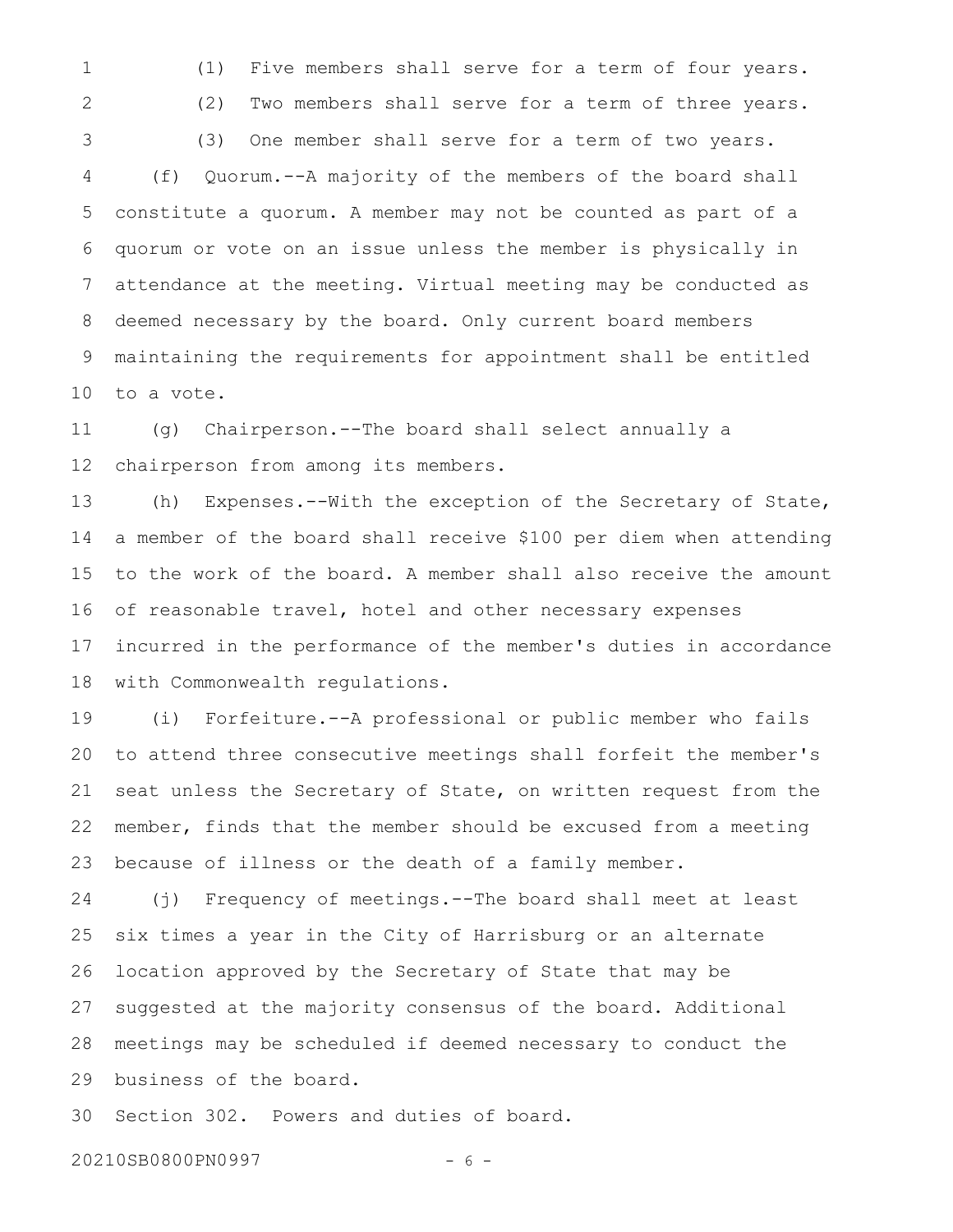The board shall have the following powers and duties:

1

(1) To provide for and regulate the licensing of individuals engaged in providing plumbing services. 2 3

(2) To issue, renew, reinstate, decline to renew, suspend and revoke licenses under this act. 4 5

(3) To administer and enforce the provisions of this act. 6 7

(4) To approve professional testing organizations to administer tests to qualified applicants for licensure under this act. Written, oral or practical examinations shall be prepared and administered by a qualified and approved professional testing organization. The examinations shall be approved by the board then administered by a qualifying and approved professional testing organization approved by the board. 8 9 10 11 12 13 14 15

(5) To investigate applications for licensure and to determine the eligibility of an individual applying for licensure. 16 17 18

(6) To promulgate and enforce regulations, not inconsistent with this act, as necessary only to carry into effect the provisions of this act. This paragraph includes the setting of fees. Regulations shall be adopted in conformity with the provisions of the act of July 31, 1968 (P.L.769, No.240), referred to as the Commonwealth Documents Law, and the act of June 25, 1982 (P.L.633, No.181), known as the Regulatory Review Act. 19 20 21 22 23 24 25 26

(7) To keep minutes and records of all the board's proceedings. 27 28

(8) To keep and maintain a registry of individuals licensed by the board. The board shall provide access to the 20210SB0800PN0997 - 7 - 29 30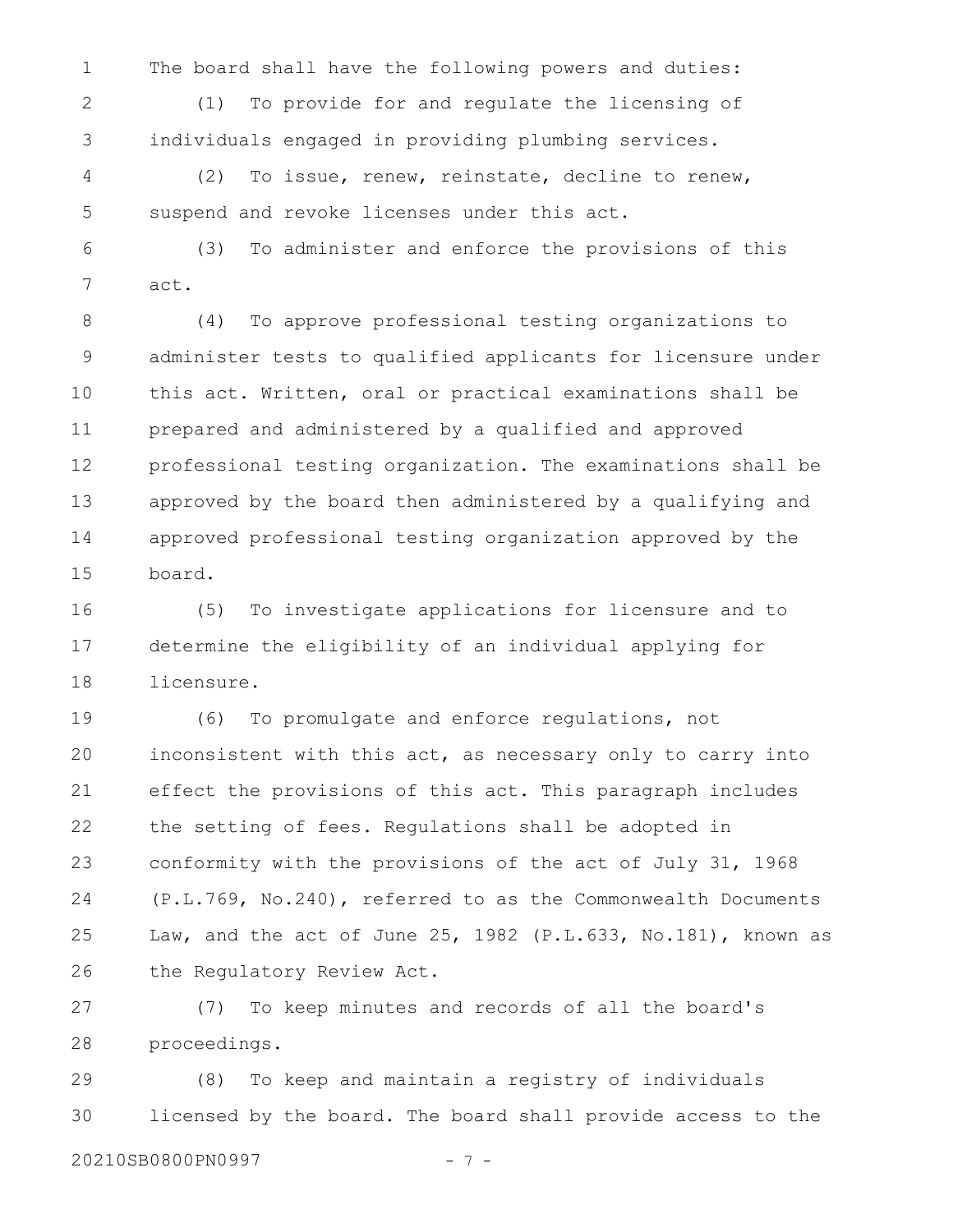registry to the public, including making the registry available on a publicly accessible Internet website. The registry shall contain the home improvement contractor registration number required by the act of October 17, 2008 (P.L.1645, No.132), known as the Home Improvement Consumer Protection Act, and provide access information for the website containing registration information if the contractor is required to be registered as a residential home improvement contractor. 1 2 3 4 5 6 7 8 9

(9) To submit annually to the department an estimate of financial requirements of the board for the board's administrative, legal and other expenses. 10 11 12

(10) To submit annually a report to the Consumer Protection and Professional Licensure Committee of the Senate and the Professional Licensure Committee of the House of Representatives. The report shall include a description of the types of complaints received, the status of cases, the action that has been taken and the length of time from initial complaint to final resolution. 13 14 15 16 17 18 19

(11) To submit annually to the Appropriations Committee of the Senate and the Appropriations Committee of the House of Representatives, 30 days after the Governor has submitted a budget to the General Assembly, a copy of the budget request for the upcoming fiscal year that the board previously submitted to the department. CHAPTER 5 20 21 22 23 24 25 26

27

LICENSURE

Section 501. Licensure. 28

(a) Prohibition.--An individual may not provide plumbing services, offer himself or herself for employment as an 29 30

20210SB0800PN0997 - 8 -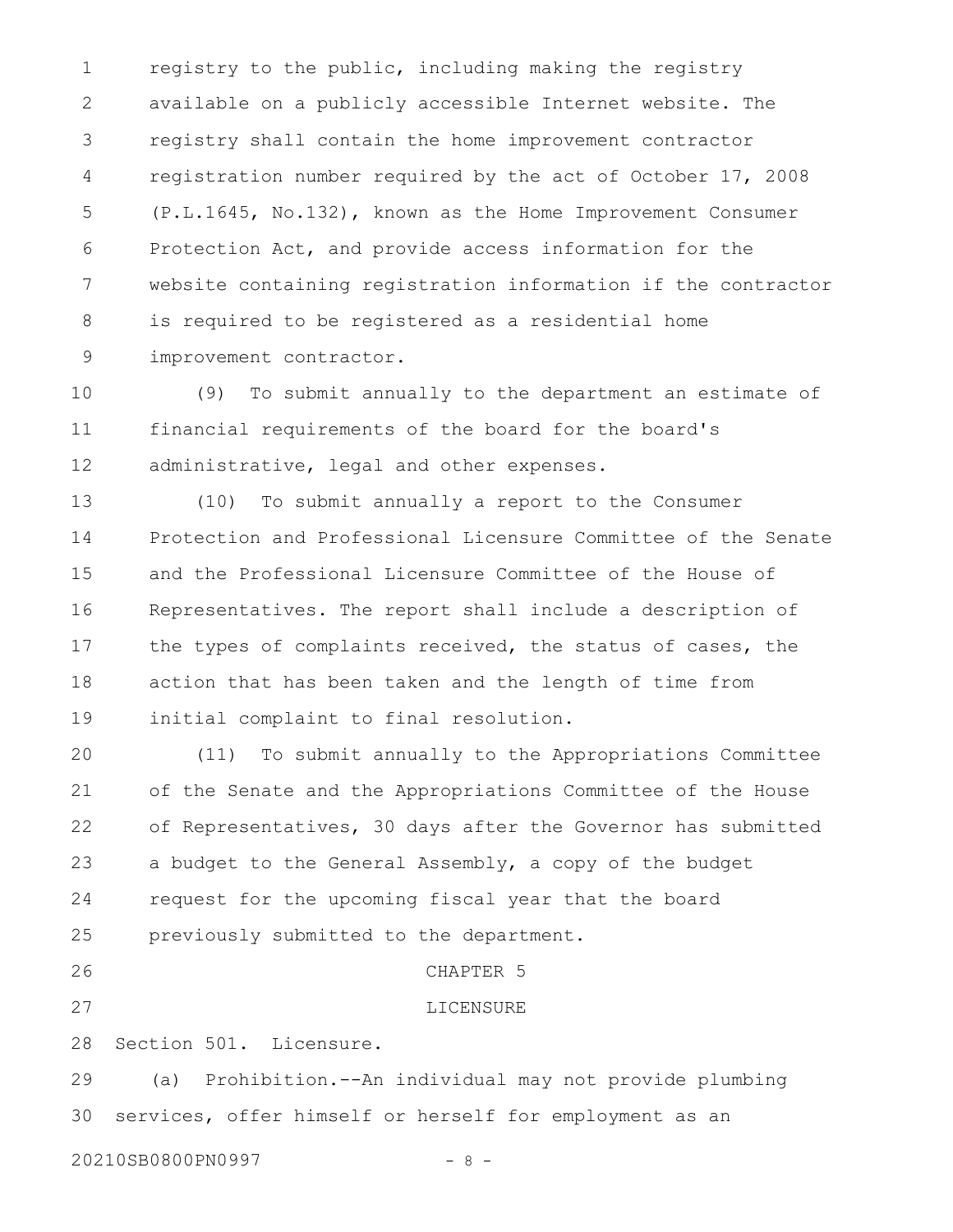individual who may provide plumbing services or hold himself or herself out as an individual authorized to perform plumbing services unless licensed by the board. 1 2 3

(b) Business entities.--An individual, corporation, partnership, firm or other entity shall not: 4 5

(1) Employ an individual to provide plumbing services or direct an individual to provide plumbing services unless the individual is licensed under this act. 6 7 8

(2) Use the term "licensed plumbing contractor" in connection with the individual, corporation, partnership, firm or other entity unless at least one full-time employee or the owner of the entity is licensed as a master plumber under this act. If the employment of the full-time employee holding the master plumber license for the entity is terminated or otherwise interrupted for any reason, a qualified replacement must be named within 15 business days and the entity must notify the board of the change. 9 10 11 12 13 14 15 16 17

(c) Title.--An individual who holds a license as a master plumber shall have the right to use the title "licensed plumbing contractor" and the abbreviation "L.P.C." No other individual may use the title "licensed plumbing contractor" or the abbreviation "L.P.C." Except as provided in subsection (d), no individual may hold himself or herself out as being authorized to provide plumbing services. 18 19 20 21 22 23 24

25

(d) Exceptions.--The following exceptions apply:

(1) A journeyman plumber or apprentice plumber may hold himself or herself out as being authorized to perform plumbing services if the journeyman plumber or apprentice plumber is employed by and works under the direction and supervision of a licensed plumbing contractor or master 26 27 28 29 30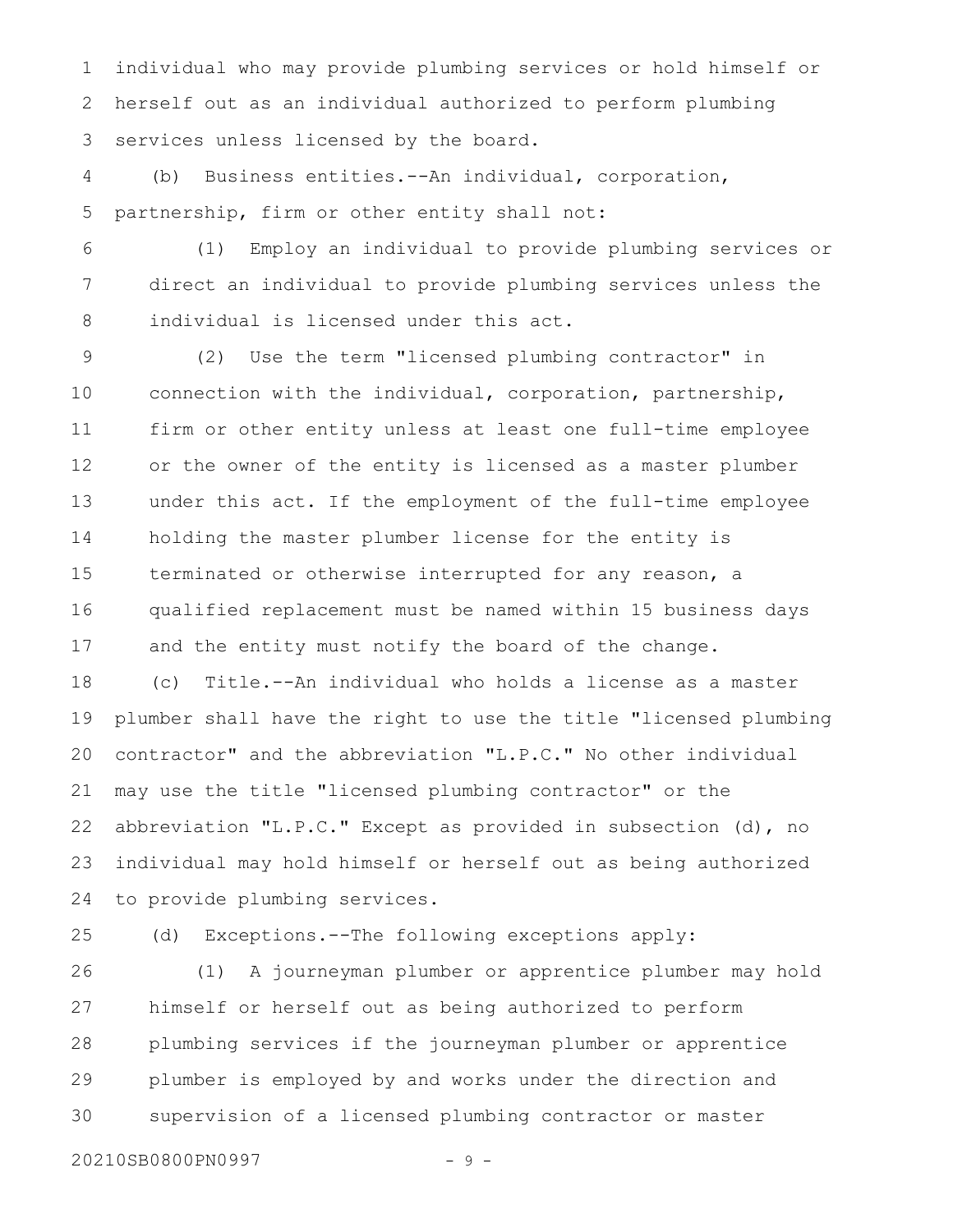plumber. 1

(2) An individual who is not in the business of providing plumbing services and who performs minor repairs in a residence may not be required to obtain a license under this act. The individuals shall not be permitted to use the title of "licensed plumbing contractor," master plumber or the abbreviation "L.P.C." 2 3 4 5 6 7

(e) Responsibility.--A licensed plumbing contractor or master plumber shall assume full responsibility for the plumbing services irrespective of whether the plumbing services were performed by the licensed plumbing contractor, master plumber, journeyman plumber or an apprentice plumber employed by and working under the direction and supervision of the licensed plumbing contractor or master plumber. This subsection includes the responsibility of the licensed plumbing contractor or master plumber to ensure conformance with safety standards and applicable plumbing codes, including plumbing codes for first class counties and second class counties. 8 9 10 11 12 13 14 15 16 17 18

Section 502. Qualifications. 19

(a) Master plumber.--To be eligible to apply for licensure as a master plumber, an applicant must: 20 21

22

(1) Be at least 18 years of age.

(2) Submit proof satisfactory to the board that the applicant has provided plumbing services for not less than five years prior to application. Of the minimum five years' experience required, not less than five years shall have been as a master plumber or not less than one year shall have been as a journeyman plumber and not less than four years shall have been as an apprentice plumber, all in a jurisdiction or municipality approved by the board. In lieu of the minimum 23 24 25 26 27 28 29 30

20210SB0800PN0997 - 10 -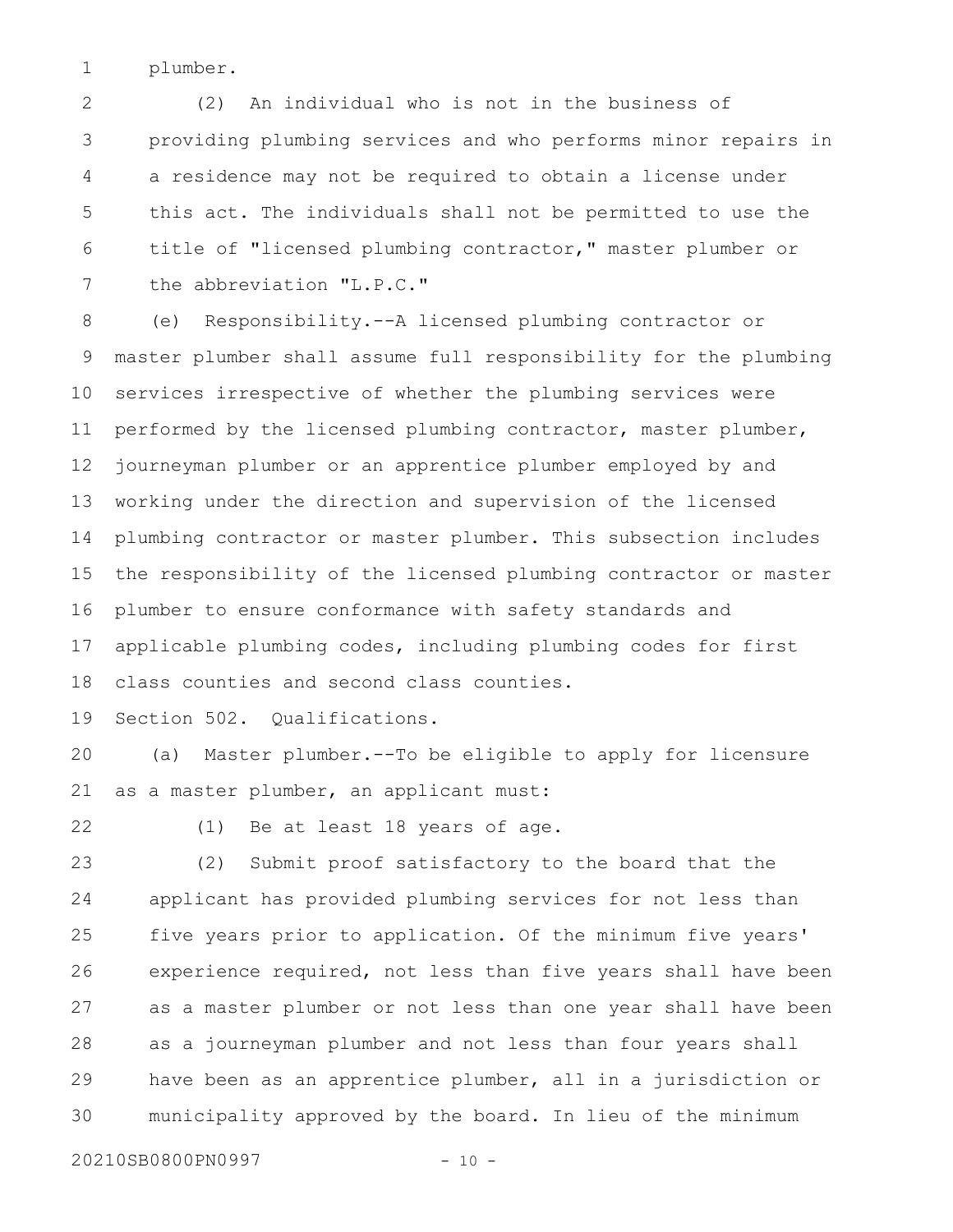five years' experience under this paragraph, an applicant may submit proof satisfactory to the board that the individual has sufficient training and experience to sit for the examination. The proof shall be either accepted or rejected by the board on a case-by-case basis and the board's decisions shall be considered final. 1 2 3 4 5 6

7

(3) Pay the fee set by the board.

8

(4) Pass the examination provided by the board.

(5) Provide a current certificate or insurance verifying workers compensation coverage and of liability insurance in the amount of \$500,000. 9 10 11

(6) In addition to fulfilling the other requirements under this subsection, an individual applying for licensure as a master plumber who will provide plumbing services in either a first class county or a second class county shall pass an examination on the plumbing code of the first class county or the second class county, as applicable. 12 13 14 15 16 17

(b) Journeyman plumber.--To be eligible for licensure as a journeyman plumber, an applicant must: 18 19

20

(1) Be at least 18 years of age.

(2) Submit proof satisfactory to the board that the applicant has: 21 22

(i) provided plumbing services for not less than four years as a journeyman or an apprentice plumber in a jurisdiction or municipality approved by the board or has served not less than 8,000 hours as an apprentice plumber; 23 24 25 26 27

(ii) satisfactorily completed not less than 576 hours of related technical education at an accredited school approved by the board and the department; or 28 29 30

20210SB0800PN0997 - 11 -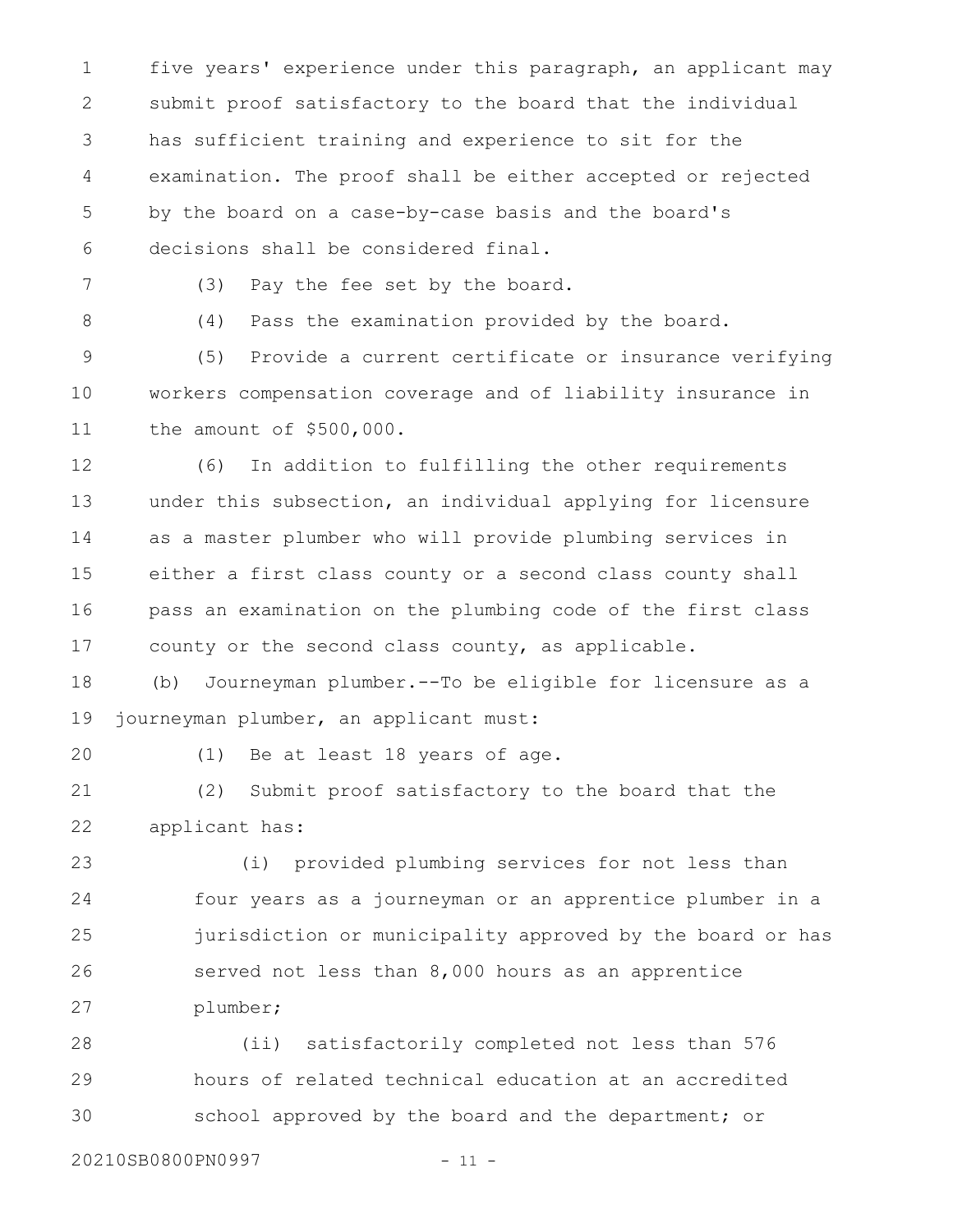(iii) submitted proof, in lieu of the four years' experience as required under subparagraph (i), of the applicant's experience satisfactory to the board that the individual has sufficient training and experience to sit for the examination. This proof shall be either accepted or rejected by the board on a case-by-case basis and the board's decision regarding this proof shall be considered final. 1 2 3 4 5 6 7 8

(3) Provide a certificate of completion of apprenticeship from the department. 9 10

11

(4) Pay the fee set by the board.

12

(5) Pass the examination provided by the board.

(c) Additional requirement.--In addition to the other requirements of this section, an individual applying for licensure as a master plumber or a journeyman plumber who provides or will provide plumbing services in either a county of the first class or a county of the second class must pass an examination on the plumbing code of the respective county. 13 14 15 16 17 18

(d) Apprentice plumber.--To be eligible for licensure as an apprentice plumber, an applicant must: 19 20

21

(1) Be at least 16 years of age.

(2) Register with the department as specified under the act of July 14, 1961 (P.L.604, No.304), known as The Apprenticeship and Training Act. The apprentice plumber shall submit proof of current registration to the board. 22 23 24 25

26

(3) Pay the fee set by the board.

(4) If providing plumbing services in either a county of the first class or a county of the second class, pass an examination on the plumbing code of the first class county or the second class county, as applicable. 27 28 29 30

20210SB0800PN0997 - 12 -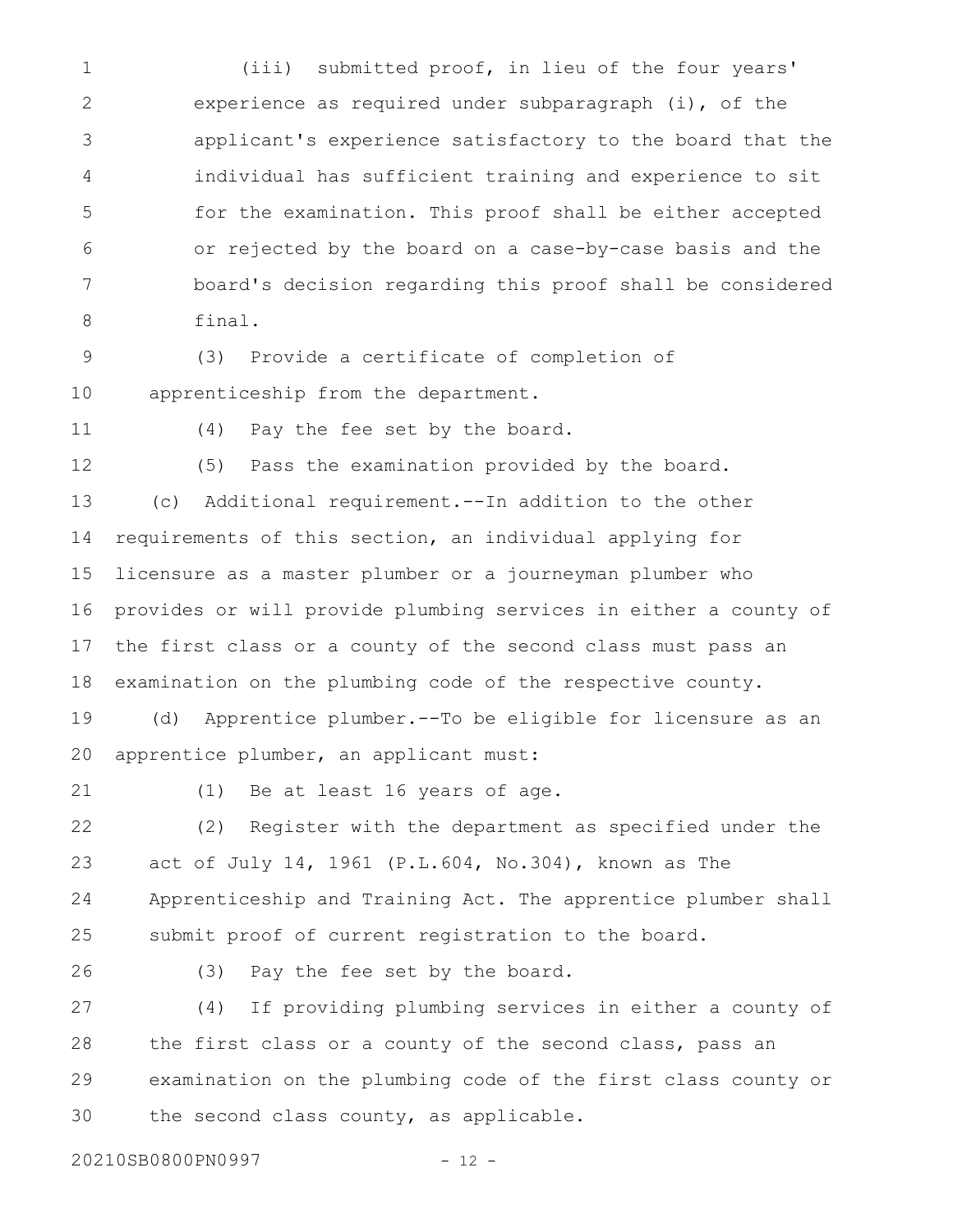(e) Renewal of license of apprentice plumber.--In the case of an apprentice plumber applying for renewal of a license when registration under section 502(d) has expired or otherwise lapsed, the apprentice plumber shall submit evidence satisfactory to the board that the apprentice plumber has renewed the registration. Failure to notify the board within 30 days that the registration has expired or otherwise lapsed shall subject the apprentice plumber to disciplinary action. In the case of an apprentice plumber whose registration has expired or otherwise lapsed, the license shall be immediately placed on inactive status by the board. The board shall promulgate regulations in order to carry out the provisions of this subsection, including regulations specifying the evidence necessary to demonstrate renewal of the registration. 1 2 3 4 5 6 7 8 9 10 11 12 13 14

(f) Waiver of examination.--Notwithstanding the provisions of section 502(a) and (b), the board shall grant a license to an individual applying to become either a master plumber or a journeyman plumber without examination if the individual meets all of the following requirements: 15 16 17 18 19

(1) The individual applies within 18 months of the effective date of this section. 20 21

(2) The individual meets the requirements of age and pays the required fee. 22 23

(3) For an individual applying for a license as a master plumber under this subsection, the individual submits proof satisfactory to the board of any of the following: 24 25 26

(i) five years of prior experience immediately preceding application providing plumbing services in a jurisdiction or municipality approved by the board; (ii) five consecutive years of possession of a 27 28 29 30

20210SB0800PN0997 - 13 -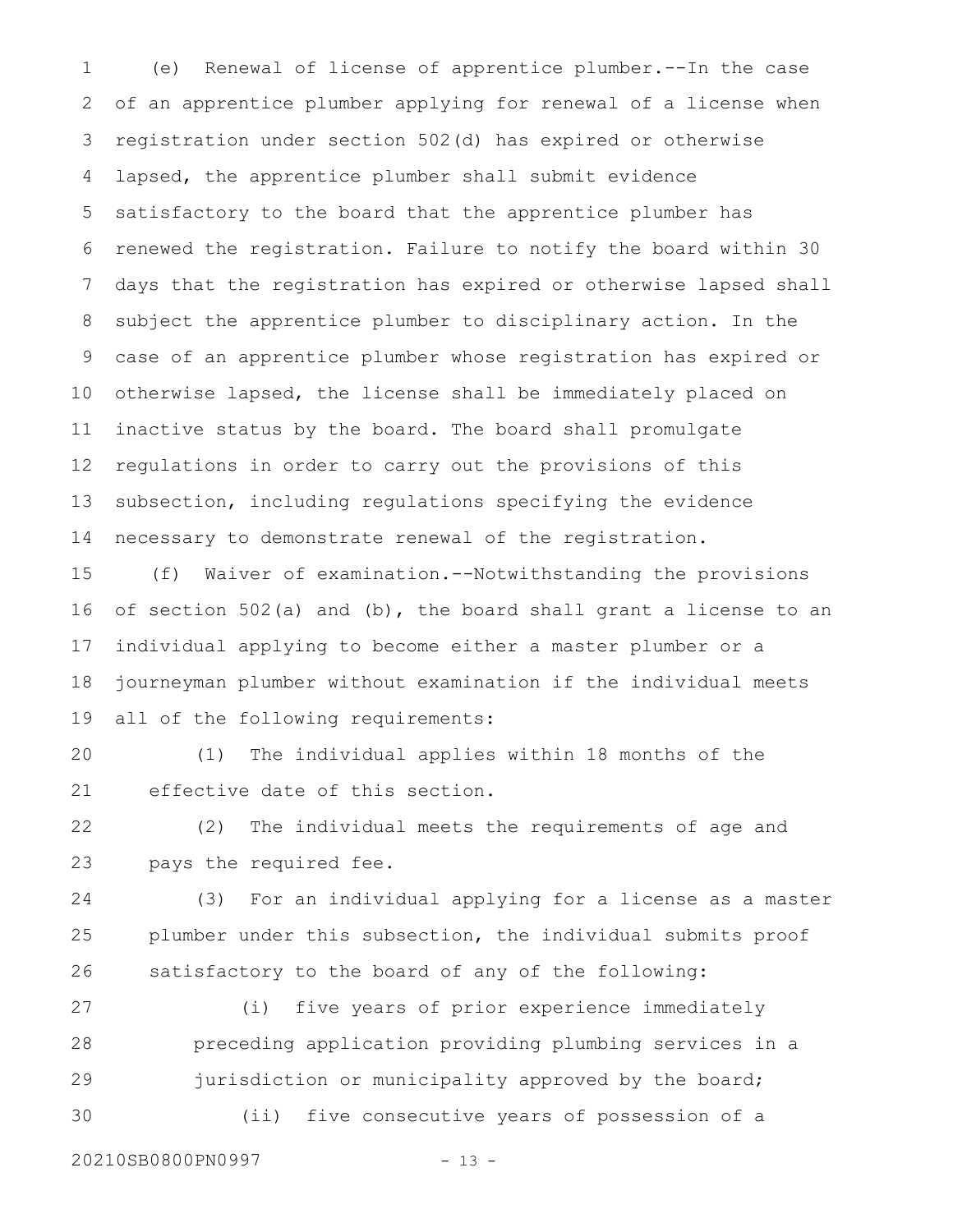current business license as a plumber or an entity providing plumbing services from a jurisdiction or municipality approved by the board; or 1 2 3

(iii) successful completion of a test administered by a jurisdiction, municipality or an agency approved by the board or the respective county of the first or second class, as appropriate to working as a licensed plumbing contractor or journeyman plumber in those specific counties or cities. 4 5 6 7 8 9

(f.1) Proof.--Proof submitted to the board under this section shall be accepted or rejected by the board on a case-bycase basis and the board's decision regarding this proof shall be considered final. 10 11 12 13

(g) Convictions prohibited.--The board may not issue a license to an individual who has been convicted of a felony prohibited by the act of April 14, 1972 (P.L.233, No.64), known as The Controlled Substance, Drug, Device and Cosmetic Act, in a court of law of the United States or any other state, territory or country unless any of the following have occurred: 14 15 16 17 18 19

(1) at least five years have elapsed from the date of conviction; 20 21

(2) the individual satisfactorily demonstrates to the board that the individual has made significant progress in personal rehabilitation since the conviction to ensure that licensure of the individual should not be expected to create a substantial risk of harm to the health and safety of the public or a substantial risk of further criminal violations; or 22 23 24 25 26 27 28

(3) the individual otherwise satisfies the qualifications under this act. An individual's statement on 29 30

20210SB0800PN0997 - 14 -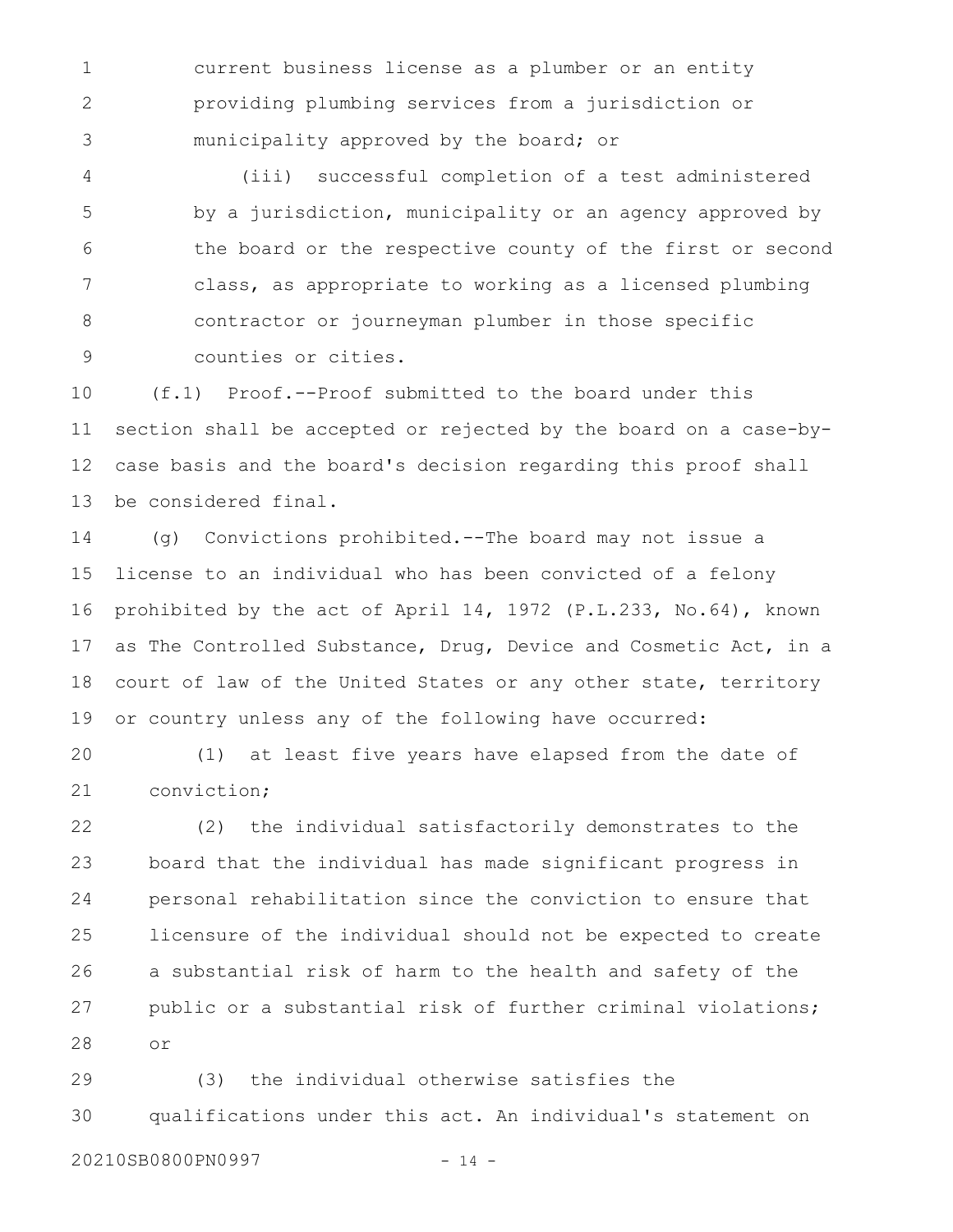the application declaring the absence of a conviction shall be deemed satisfactory evidence of the absence of a conviction unless the board has evidence to the contrary. Section 503. Continuing education. 1 2 3 4

(a) Regulations.--The board shall adopt, promulgate and enforce rules and regulations consistent with the provisions of this act establishing continuing education to be met by individuals licensed as master plumbers and journeyman plumbers. Regulations shall include any fees necessary for the board to carry out the board's responsibilities under this section. The board may waive all or part of the continuing education requirement for a master plumber or a journeyman plumber who shows evidence satisfactory to the board that the individual was unable to complete the requirement due to illness, emergency, military service or other hardship. The waiver will be accepted or rejected by the board on a case-by-case basis and the board's decision regarding the proof shall be considered final. All courses, materials, locations and instructors shall be approved by the board. 5 6 7 8 9 10 11 12 13 14 15 16 17 18 19

(b) Requirement.--Beginning with the licensure period designated by regulation, an individual applying for renewal of a license as a master plumber shall be required to obtain 12 hours of continuing education during the two calendar years immediately preceding the application for renewal. 20 21 22 23 24

(c) Requirements.--Beginning with the licensure period designated by regulation, an individual applying for renewal of a license as a journeyman plumber shall be required to obtain eight hours of continuing education during the two calendar years immediately preceding the application for renewal. Section 504. Plumbing contractors in other states. 25 26 27 28 29 30

20210SB0800PN0997 - 15 -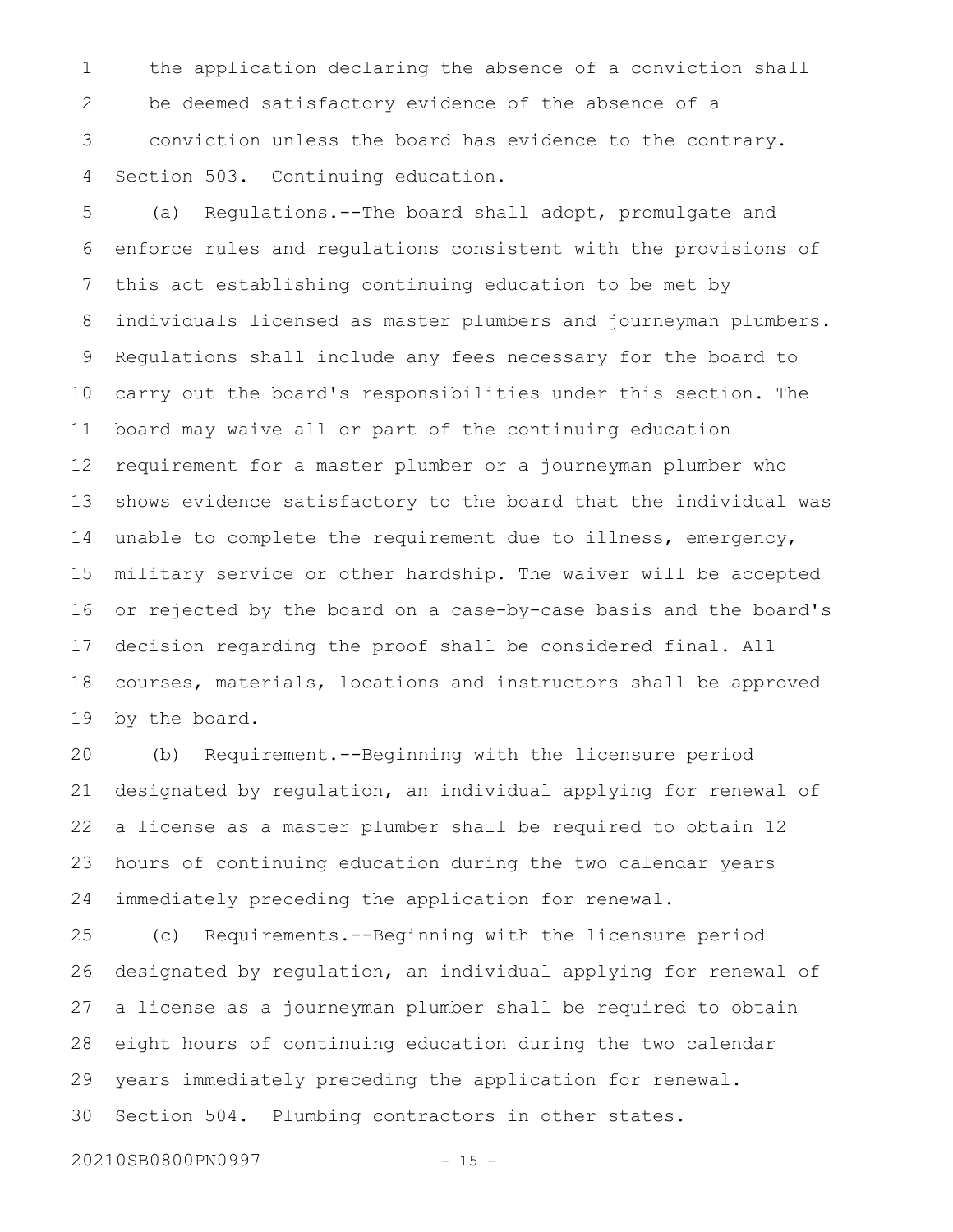(a) Requirement.--For an individual to be eligible to apply for a license as a master plumber or a journeyman plumber under subsection (b), the other state, territory or possession of the United States must provide an opportunity for reciprocal licensure that is substantially similar to the opportunity provided by the Commonwealth under this section. 1 2 3 4 5 6

(b) Reciprocity established.--Subject to subsection (a), the board may issue a license without examination to an individual who is licensed as a master plumber or journeyman plumber in another state, territory or possession of the United States if all of the following requirements are met: 7 8 9 10 11

12

(1) The individual meets the age requirements.

13

(2) The individual pays the required fee.

(3) The individual demonstrates to the satisfaction of the board that the individual meets the experience requirement for master plumbers and journeyman plumbers, as appropriate. 14 15 16 17

(4) The individual provides evidence satisfactory to the board that the individual has passed an examination in another jurisdiction demonstrating knowledge of a plumbing code. 18 19 20 21

(c) Counties of the first or second class.--An individual applying for a license as a master plumber or journeyman plumber under this section who provides or will provide plumbing services in either a county of the first class or a county of the second class must pass an examination administered by the respective county on the plumbing code of the respective county. Section 505. Duration of license. 22 23 24 25 26 27 28

(a) Biennial license.--A license issued under this act shall be on a biennial basis. The biennial expiration date shall be 29 30

20210SB0800PN0997 - 16 -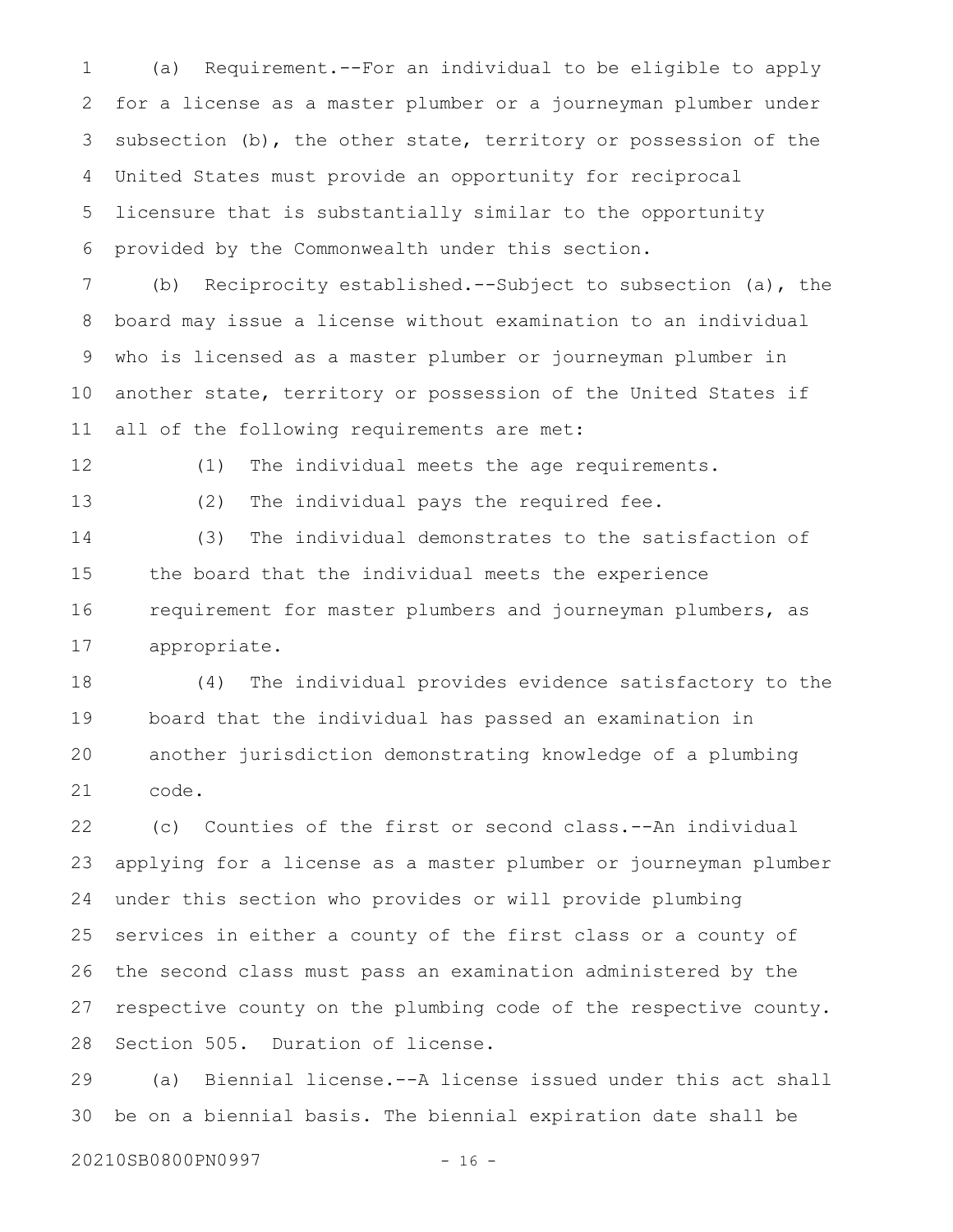established by the board. Application for renewal of a license shall be forwarded to an individual holding a current license prior to the expiration date of the current two-year period. For individuals applying for licensure as an apprentice plumber, the application form must indicate whether registration as an apprentice under the act of July 14, 1961 (P.L.604, No.304), known as The Apprenticeship and Training Act, has expired or otherwise lapsed before the biennial renewal cycle will expire. (b) Inactive status.--An individual licensed under this act may request an application for inactive status. The application form may be completed by the individual and returned to the board. Upon receipt of an application, the individual shall be maintained on inactive status without fee and shall be entitled to apply for a licensure renewal at any time. An individual who requests the board to activate the license of the individual who has been on inactive status shall, prior to receiving an active license, satisfy the board's requirements regarding continuing education and remit the required fee. In the case of an apprentice plumber who is placed on inactive status under section 502(e), the apprentice plumber shall provide evidence to the board of renewal of registration before the board may activate the license. The board shall promulgate regulations to carry into effect the provisions of this subsection. Section 506. Reporting of multiple licensure. 1 2 3 4 5 6 7 8 9 10 11 12 13 14 15 16 17 18 19 20 21 22 23 24

A licensee who is also licensed to perform plumbing services in another state, municipality, territory or possession of the United States shall report this information to the board on the biennial registration application. Any disciplinary action taken in another state, municipality, territory, possession of the United States or country shall be reported to the board on the 25 26 27 28 29 30

20210SB0800PN0997 - 17 -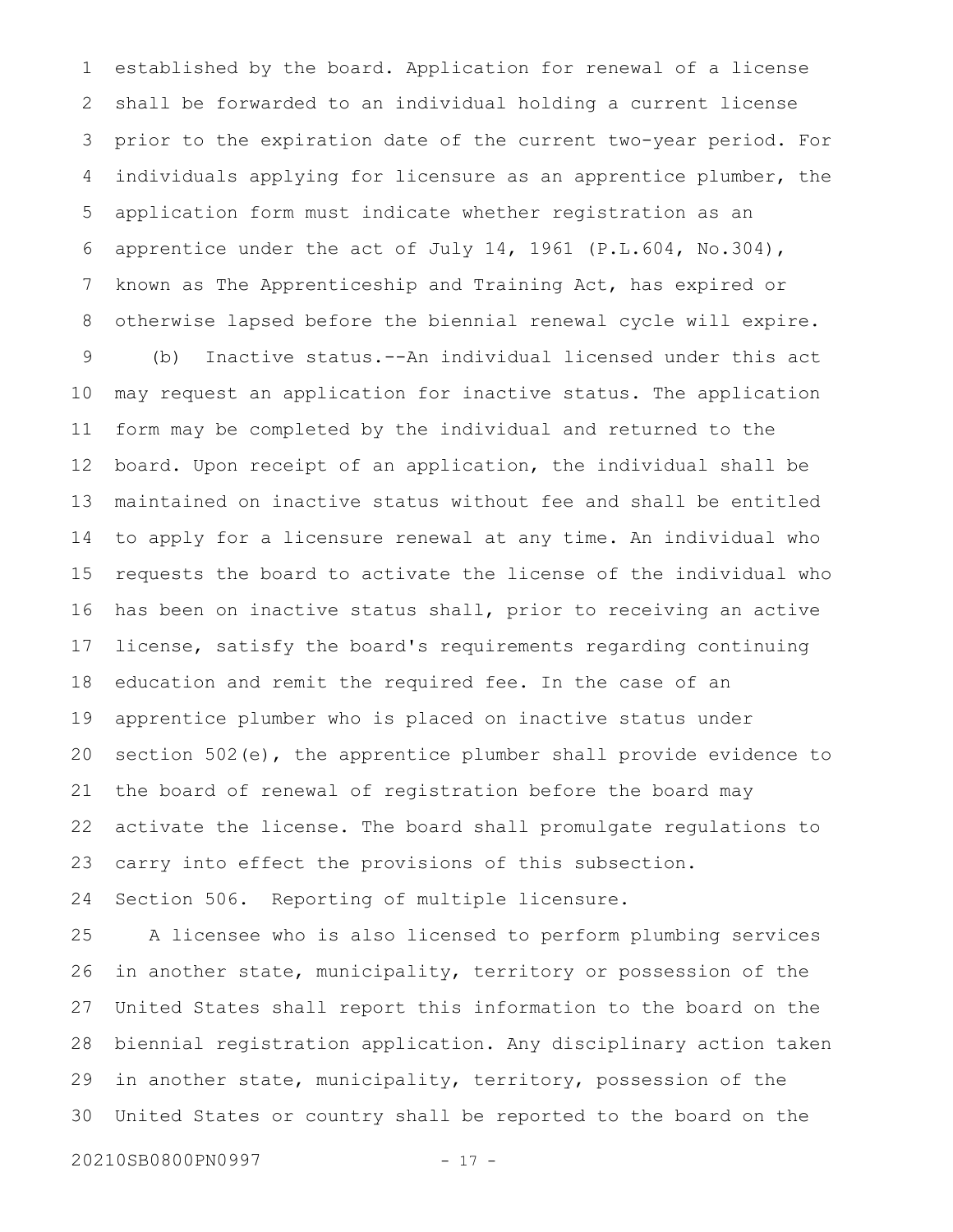biennial registration application or within 90 days of final disposition, whichever is sooner. Multiple licensure shall be noted by the board on the individual's record, and the other state, municipality, territory, possession of the United States or country shall be notified by the board of disciplinary action taken against the licensee in this Commonwealth. Section 507. Prohibition. 1 2 3 4 5 6 7

(a) Propane.--This act does not prohibit the installation, modification or replacement of propane-related systems or appliances by the owner, principal or employee of a propane distributor if the propane distributor is registered with the department under the act of June 19, 2002 (P.L.421, No.61), known as the Propane and Liquefied Petroleum Gas Act, and with the Attorney General under the act of October 17, 2008 (P.L.1645, No.132), known as the Home Improvement Consumer Protection Act. 8 9 10 11 12 13 14 15 16

(b) Registration.--Nothing in this act or section shall relieve an individual, corporation, partnership, firm, licensed plumbing contractor or master plumber from, if applicable under the act, maintaining registration with the Attorney General under the act of October 17, 2008 (P.L.1645, No.132), known as the Home Improvement Consumer Protection Act. 17 18 19 20 21 22

23

24

#### CHAPTER 7

## ADMINISTRATION AND ENFORCEMENT

Section 701. Fees, fines and civil penalties. 25

(a) Fees.--All fees required under this act shall be fixed by the board by regulation and shall be subject to the act of June 25, 1982 (P.L.633, No.181), known as the Regulatory Review Act. If the revenues raised by the fees, fines and civil penalties imposed under this act are not sufficient to meet 26 27 28 29 30

```
20210SB0800PN0997 - 18 -
```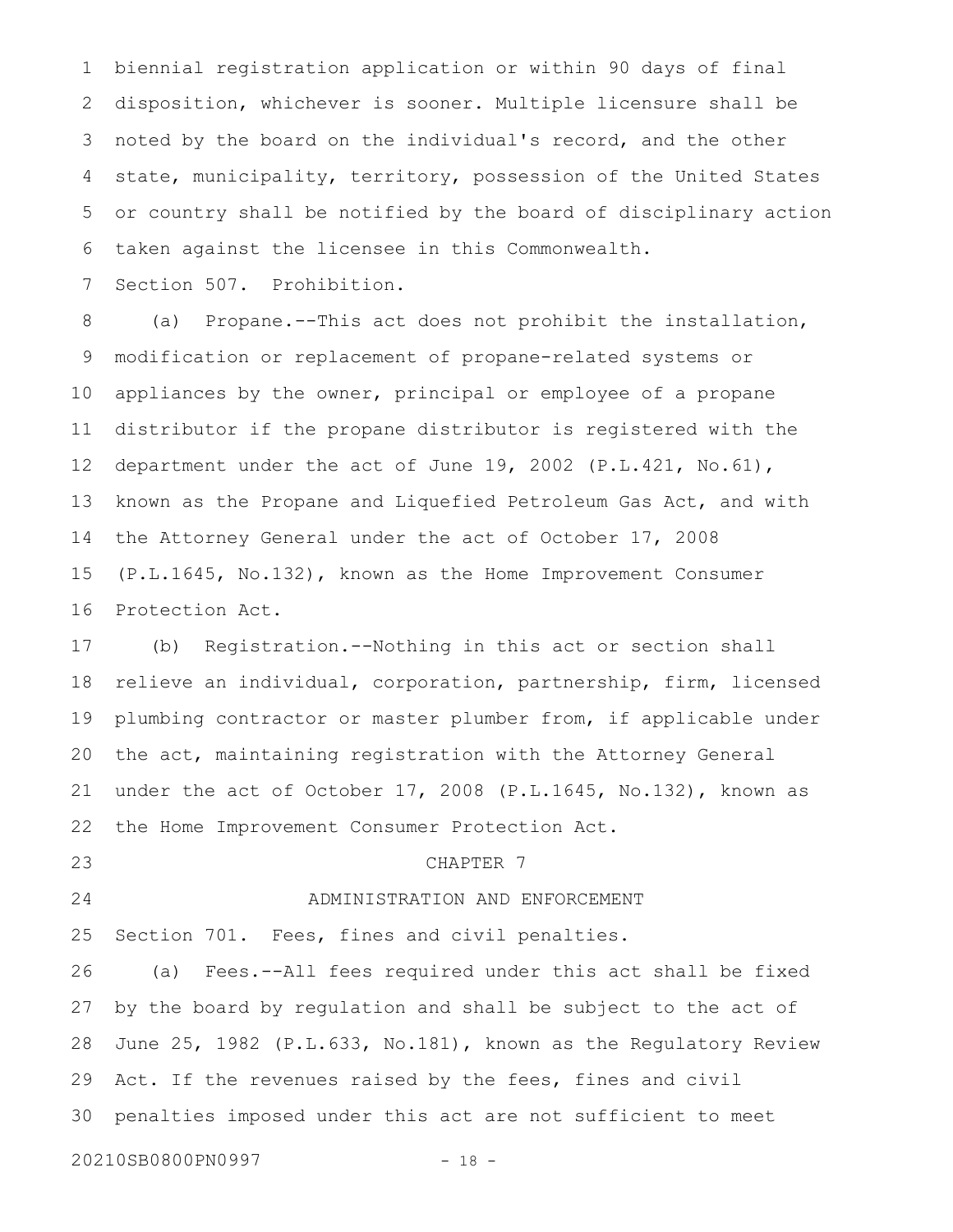expenditures over a two-year period, the board shall increase those fees by regulation so that projected revenues will meet or exceed projected expenditures. 1 2 3

(b) Fee increase.--If the department determines that the fees established by the board under subsection (a) are inadequate to meet the enforcement required by this act, the department, after consultation with the board and subject to the Regulatory Review Act, shall increase the fees by regulation in an amount to ensure that revenues meet the required enforcement. (c) Account.--A restricted account is established in the General Fund that shall be known as the Plumbing Contractors Licensure Account. Beginning July 1, 2022, and thereafter, all money collected by the board shall be paid into the Plumbing Contractors Licensure Account. Money in the account is appropriated upon approval of the Governor for payment of the costs of processing licenses and renewals and for other general costs of board operations. 4 5 6 7 8 9 10 11 12 13 14 15 16 17

(d) Renewal fee.--The board may charge a fee, as set by the board by regulation, for licensure, for renewing licensure and for other administrative actions by the board as permitted by this act or by regulation. 18 19 20 21

Section 702. Violations. 22

(a) Criminal penalty.--An individual or the responsible officers or employees of a corporation, partnership, firm, entity, licensed plumbing contractor, master plumber or other entity violating a provision of this act or a regulation of the board commits a misdemeanor and shall, upon conviction, be sentenced to pay a fine of not more than \$1,500 or to imprisonment for not more than six months for the first violation. For the second and each subsequent conviction, the 20210SB0800PN0997 - 19 -23 24 25 26 27 28 29 30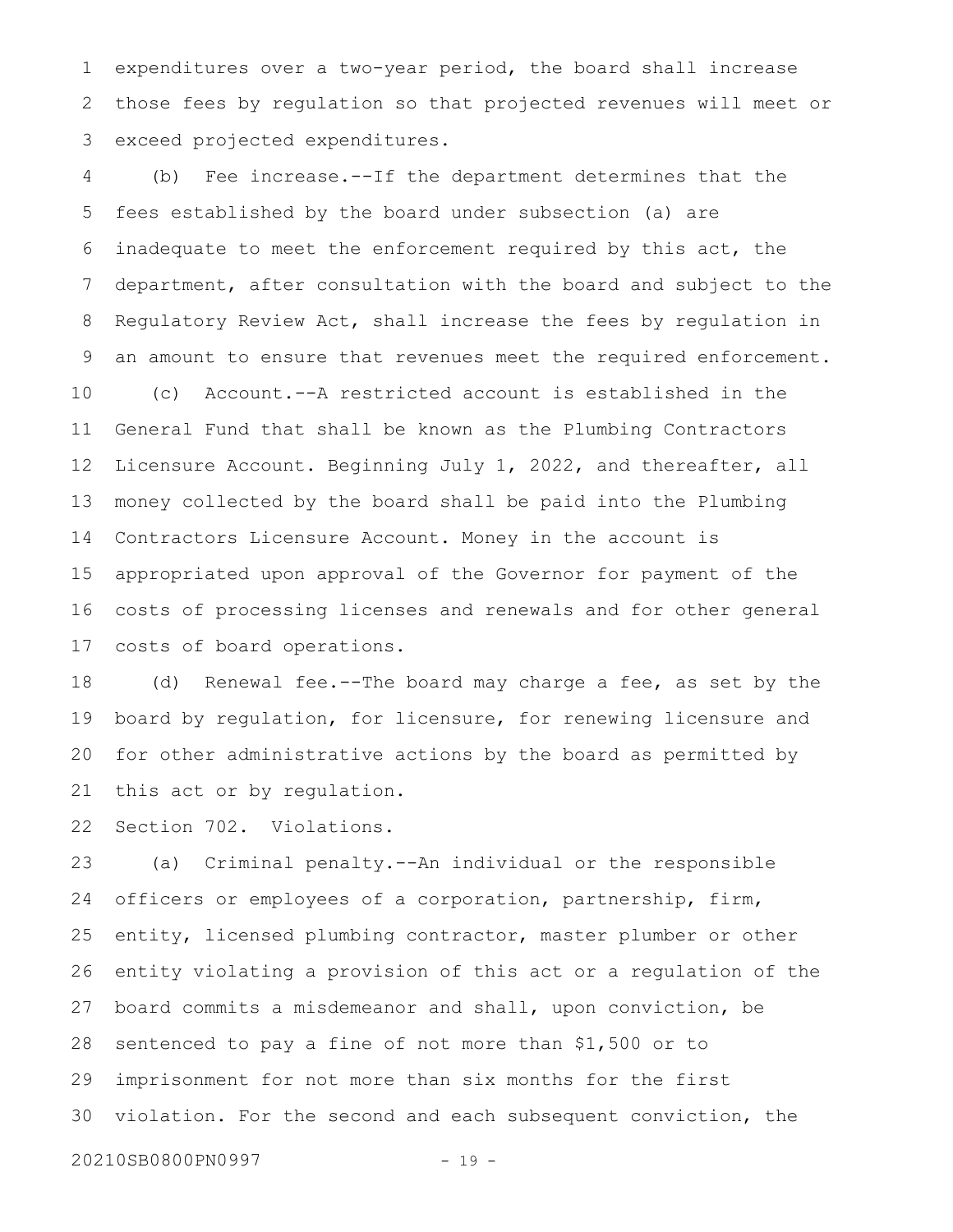individual shall be sentenced to pay a fine of not more than \$3,000 or to imprisonment for not less than six months nor more than one year, or both. 1 2 3

(b) Civil penalty.--In addition to any other civil remedy or criminal penalty under this act, the board, by a vote of the majority may levy a civil penalty of up to \$10,000 on any of the following: 4 5 6 7

8

(1) A licensee who violates a provision of this act.

(2) An individual who performs plumbing services in violation of this act without being properly licensed under this act. 9 10 11

(3) The responsible officers or employees of a corporation, partnership, firm, entity, licensed plumbing contractor, master plumber or other entity violating a provision of this act. 12 13 14 15

(c) Procedure.--The board shall levy the civil penalty specified in subsection (b) only after affording the accused the opportunity for a hearing as provided in 2 Pa.C.S. (relating to administrative law and procedure). 16 17 18 19

Section 703. Refusal, suspension or revocation of license. (a) General rule.--The board may revoke, suspend or refuse to issue a license in a case where the board finds: 20 21 22

(1) The licensee is or has been negligent or incompetent in the performance of plumbing services. 23 24

(2) The licensee is or has been unable to perform plumbing services with reasonable skill and safety by reason of mental or physical illness or condition or physiological or psychological dependence upon alcohol, hallucinogenic or narcotic drugs or other drugs that tend to impair judgment or coordination, as long as dependence shall continue. In 25 26 27 28 29 30

20210SB0800PN0997 - 20 -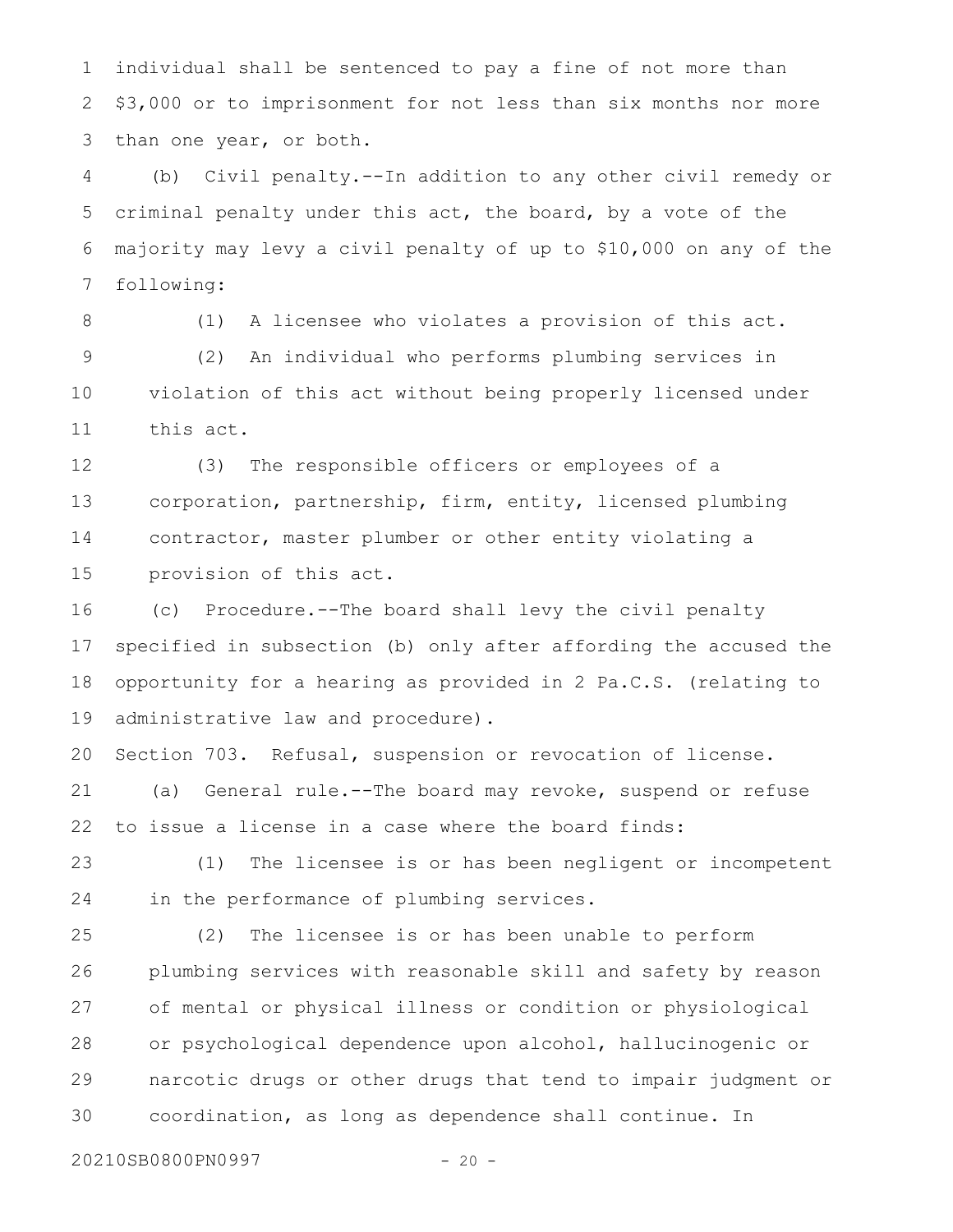enforcing this paragraph, the board shall, upon probable cause, have authority to compel a licensee to submit to a mental or physical examination as designated by the board. After notice, hearing, adjudication and appeal, failure of a licensee to submit to the required examination when directed shall constitute an admission of the allegations unless failure is due to circumstances beyond the licensee's control, when a default and final order may be entered without the taking of testimony or presentation of evidence. A licensee affected under this paragraph shall, at reasonable intervals, be afforded the opportunity to demonstrate that the licensee can resume competent, safe and skillful performance of plumbing services. 1 2 3 4 5 6 7 8 9 10 11 12 13

(3) The licensee has violated any of the provisions of this act or a regulation of the board. 14 15

16

(4) The licensee has committed fraud or deceit in: (i) the performance of plumbing services; or

18

17

(ii) securing licensure.

(5) An applicant has been convicted of a felony prohibited by the act of April 14, 1972 (P.L.233, No.64), known as The Controlled Substance, Drug, Device and Cosmetic Act, in a court of law of the United States or another state, territory or country unless any of the following have occurred: 19 20 21 22 23 24

(i) at least five years have elapsed from the date of conviction; 25 26

(ii) the individual satisfactorily demonstrates to the board that the individual has made significant progress in personal rehabilitation since the conviction so that licensure of the individual should not be 27 28 29 30

20210SB0800PN0997 - 21 -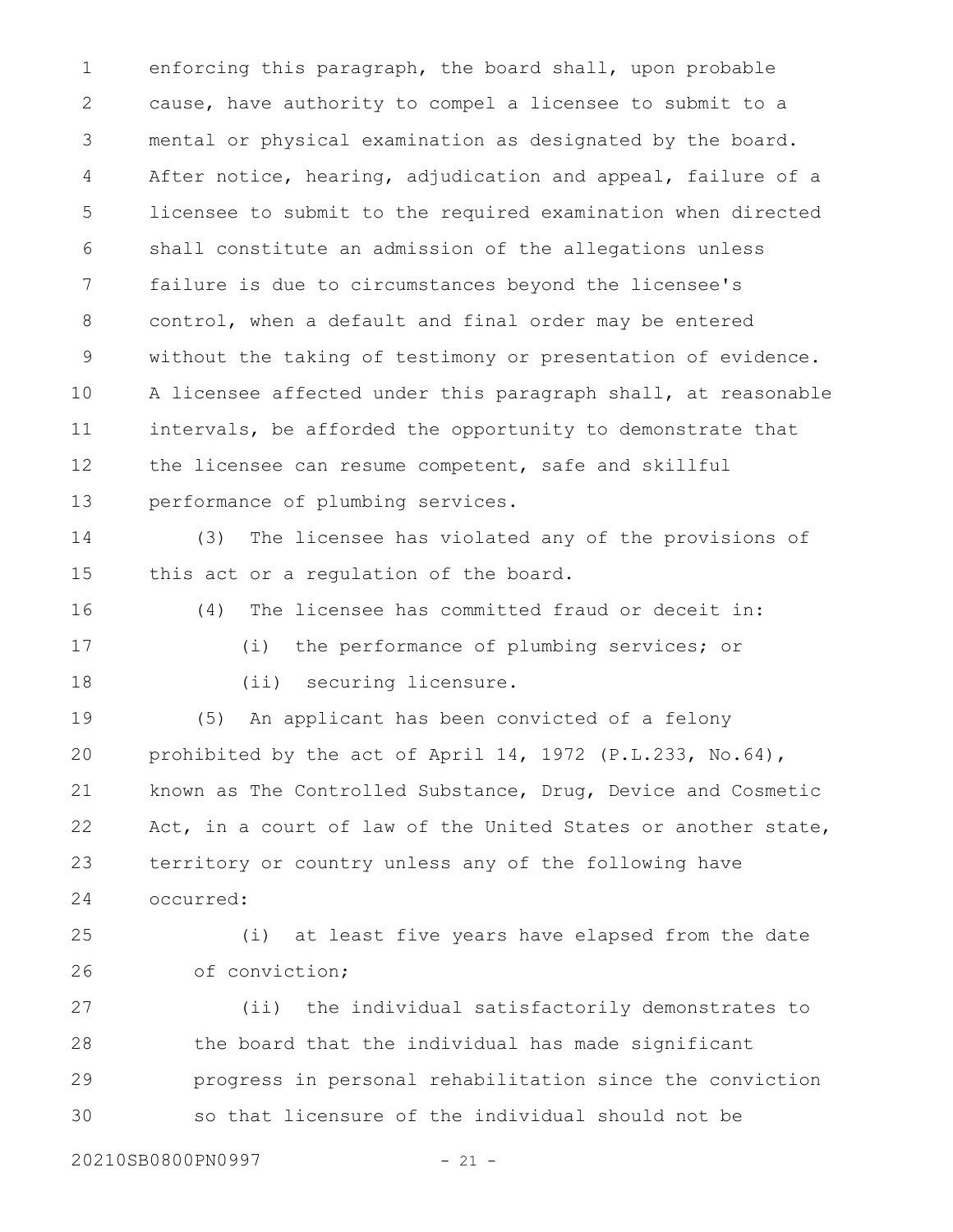expected to create a substantial risk of harm to the health and safety of the public or a substantial risk of further criminal violations; or 1 2 3

(iii) the individual otherwise satisfies the qualifications under this act. An individual's statement on the application declaring the absence of a conviction shall be deemed satisfactory evidence of the absence of a conviction unless the board has evidence to the contrary. 4 5 6 7 8

(6) The licensee's license was suspended or revoked or has received other disciplinary action by the proper licensing authority in another state, territory or possession of the United States or country. 9 10 11 12

(7) With respect to a master plumber, the master plumber failed to properly direct and supervise a journeyman plumber or apprentice plumber. This paragraph includes failure to ensure compliance with safety standards and applicable plumbing codes. 13 14 15 16 17

(8) The licensee falsely advertised or made misleading, deceptive, untrue or fraudulent material representations regarding licensure or the performance of plumbing services. 18 19 20

(9) Unless waived by the board in accordance with section 503, the licensee failed to satisfy the continuing education requirements of this act. 21 22 23

(b) Acts authorized.--When the board finds that the license of an individual may be refused, revoked or suspended under subsection (a), the board may: 24 25 26

27

(1) Deny the application for a license.

(2) Administer a public reprimand. 28

(3) Revoke, suspend, limit or otherwise restrict a license. 29 30

20210SB0800PN0997 - 22 -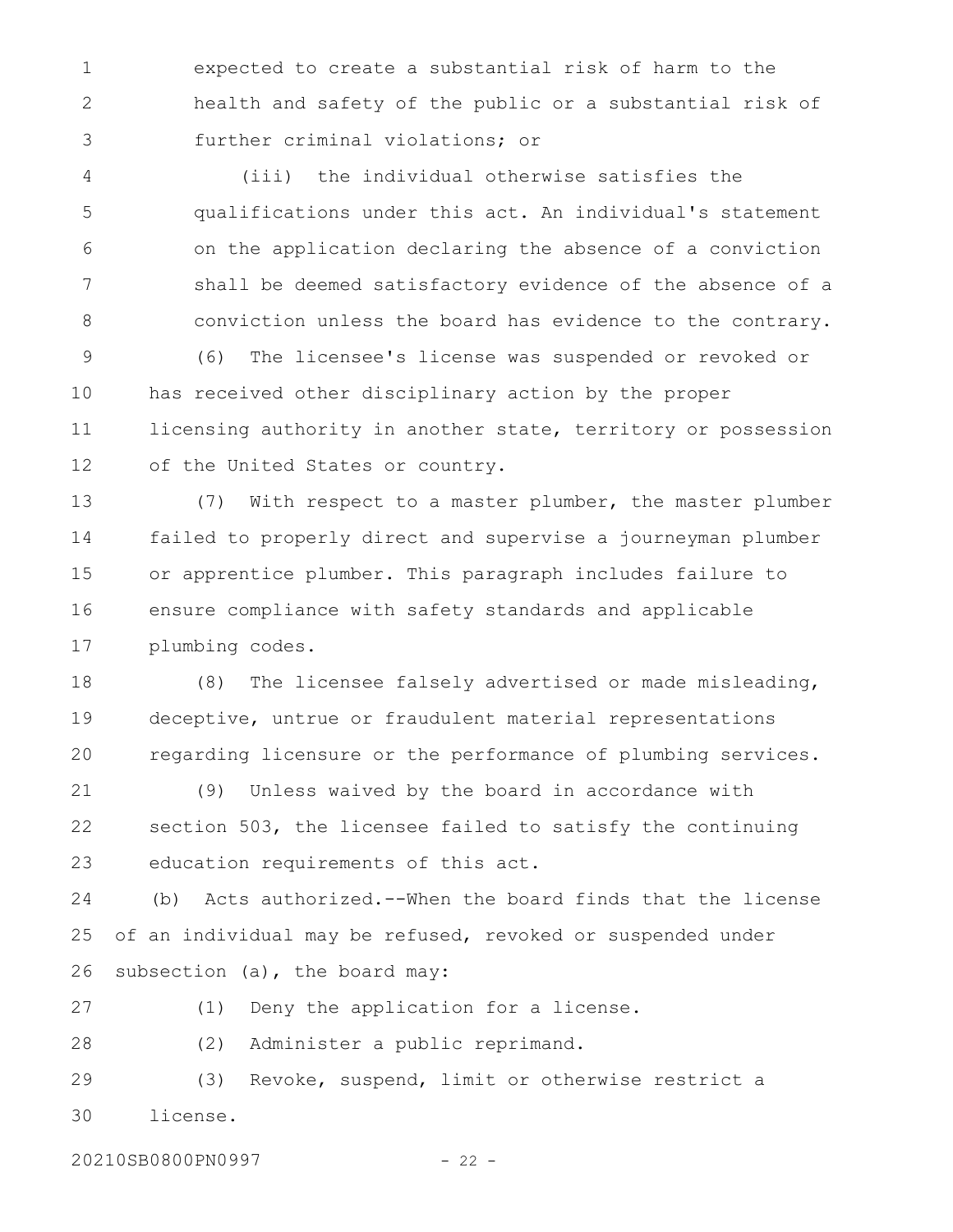(4) Suspend enforcement of its finding and place a licensee on probation with the right to vacate the probationary order for noncompliance. 1 2 3

(5) Restore or reissue, in the board's discretion, a suspended license and impose a disciplinary or corrective measure that the board may have imposed. Section 704. Suspensions and revocations. 4 5 6 7

A suspension or revocation shall be made only in accordance with the regulations of the board and only by majority vote of the members of the board after a full and fair hearing. An action of the board shall be taken subject to the right of notice, hearing and adjudication, and the right of appeal, in accordance with the provisions of 2 Pa.C.S. (relating to administrative law and procedure). The board, by majority action and in accordance with the board's regulations, may reissue a license which has been suspended. If a license has been revoked, the board shall reinstate a license in accordance with section 706. 8 9 10 11 12 13 14 15 16 17 18

Section 705. Temporary and automatic suspensions. 19

(a) General rule.--A license issued under this act may be temporarily suspended under circumstances determined by the board to be an immediate and clear danger to public health or safety or property. The board shall issue an order to that effect without a hearing, but upon due notice to the licensee at the licensee's last known address that shall include a written statement of all allegations against the licensee. The provisions of section 704 do not apply to temporary suspension. The board shall commence formal action to suspend, revoke or restrict the license of the individual under this act. All actions shall be taken promptly and without delay. Within 30 20 21 22 23 24 25 26 27 28 29 30

20210SB0800PN0997 - 23 -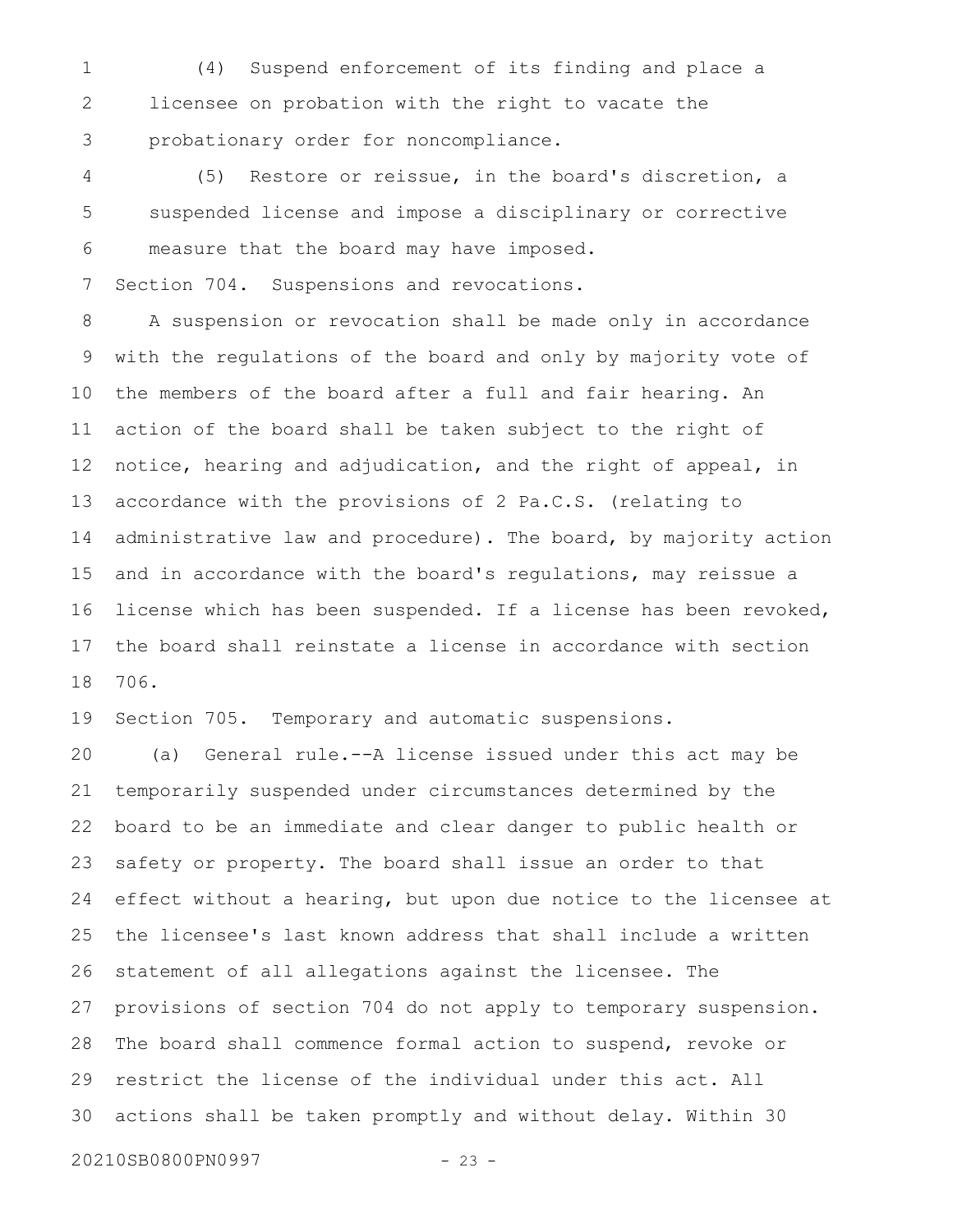days following the issuance of an order temporarily suspending a license, the board shall conduct or cause to be conducted a preliminary hearing to determine that there is a prima facie case supporting the suspension. The individual whose license has been temporarily suspended may be present at the preliminary hearing and may be represented by counsel, cross-examine witnesses, inspect physical evidence, call witnesses, offer evidence and testimony and make a record of the proceedings. If it is determined that there is not a prima facie case, the suspended license shall be immediately restored. The temporary suspension shall remain in effect until vacated by the board, but in no event longer than 180 days. 1 2 3 4 5 6 7 8 9 10 11 12

(b) Commitment of licensee.--A license issued under this act shall automatically be suspended if: 13 14

(1) Upon the legal commitment of a licensee to an institution because of mental incompetency from any cause, upon filing with the board a certified copy of the commitment. 15 16 17 18

(2) Conviction of a felony or conviction of an offense under the laws of another jurisdiction, that, if committed in this Commonwealth, would be a felony. 19 20 21

(3) Automatic suspension under this subsection may not be stayed pending an appeal of a conviction. Restoration of the license shall be made as provided in the case of 22 23 24

revocation or suspension of a license. 25

Section 706. Reinstatement of license. 26

Unless ordered to do so by the Commonwealth Court or an appeal from the Commonwealth Court, the board may not reinstate the license of an individual whose license has been revoked. An individual whose license has been revoked may reapply for a 27 28 29 30

20210SB0800PN0997 - 24 -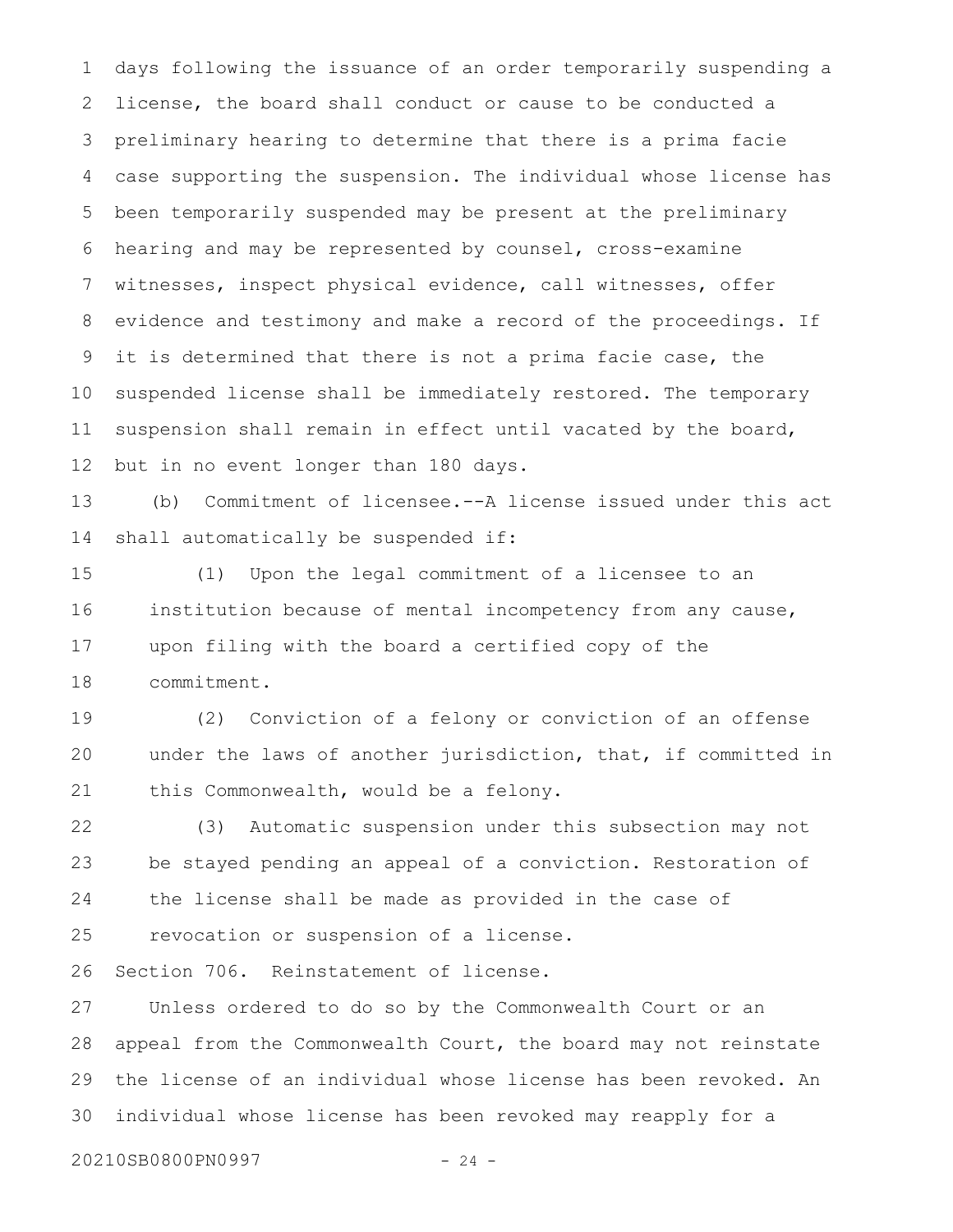license after a period of at least five years but must meet all of the licensing requirements of this act. 1 2

Section 707. Surrender of suspended or revoked license. 3

The board shall require an individual whose license has been suspended or revoked to return the license in a manner that the board directs. Failure to do so, and upon conviction of failure to return the license, shall be a misdemeanor of the third degree. 4 5 6 7 8

Section 708. Injunction. 9

Whenever, in the judgment of the board, a person has engaged in an act or practice that constitutes or will constitute a violation of this act, the board or its agents may make application to the appropriate court for an order enjoining the act or practice. Based on a showing by the board that the person has engaged or is about to engage in a prohibited act or practice, an injunction, restraining order or other order, as may be appropriate, may be granted by the court. The remedy by injunction is in addition to any other civil or criminal penalty. 10 11 12 13 14 15 16 17 18 19

Section 709. Subpoenas and oaths. 20

(a) Authority granted.--The board shall have the authority to issue subpoenas, upon application of an attorney responsible for representing the Commonwealth in disciplinary matters before the board, for the purpose of investigating alleged violations of the act or a regulation of the board. The board shall have the power to subpoena witnesses, administer oaths, examine witnesses and take testimony or compel the production of books, records, papers and documents as the board may deem necessary or proper in and pertinent to a proceeding, investigation or hearing held by the board. The board is authorized to apply to 21 22 23 24 25 26 27 28 29 30

20210SB0800PN0997 - 25 -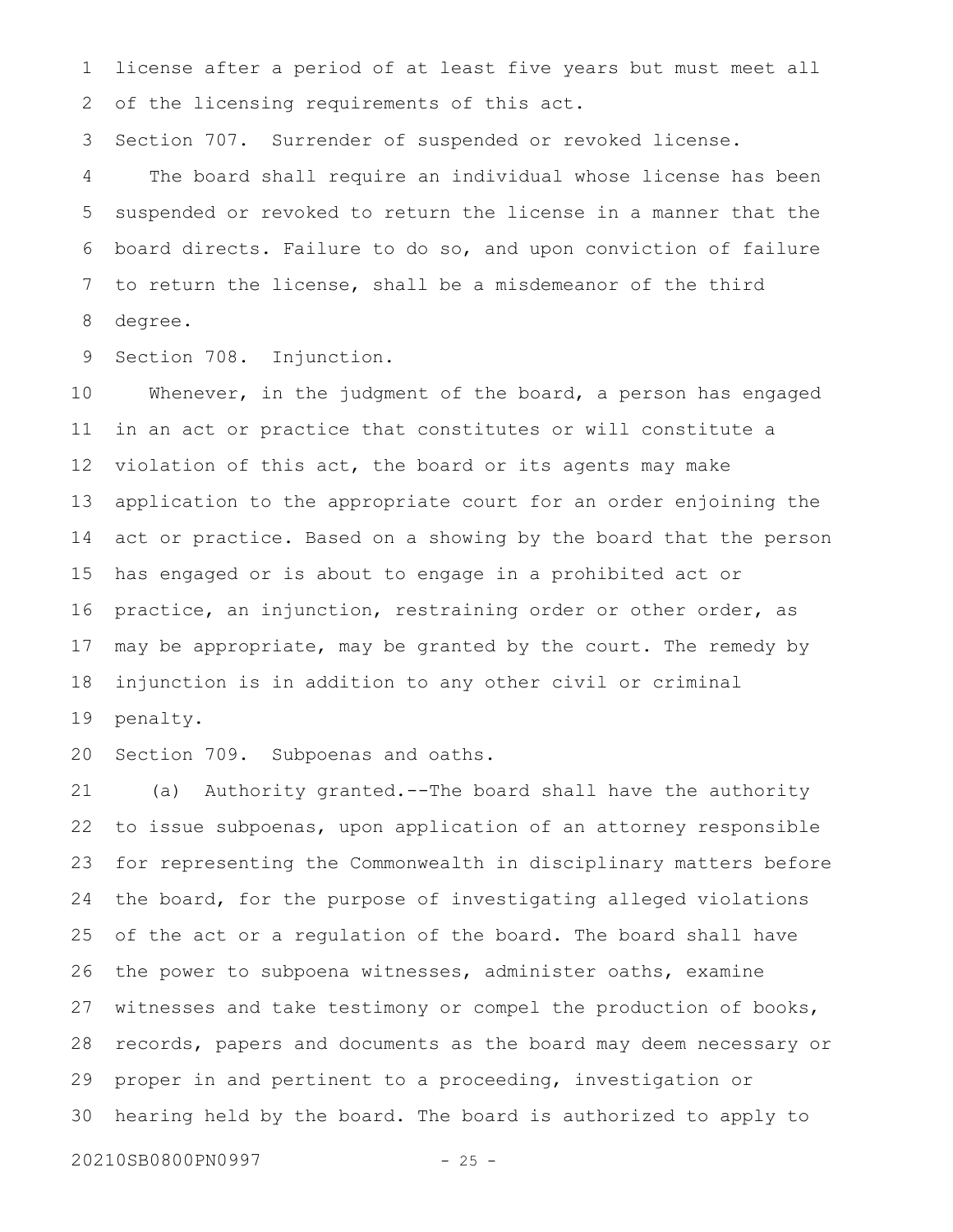Commonwealth Court to enforce the board's subpoenas. 1

Commonwealth Court may impose limitations in the scope of the subpoena as are necessary to prevent unnecessary intrusion into client confidential information. 2 3 4

(b) Disciplinary matters.--An attorney responsible for representing the Commonwealth in disciplinary matters before the board shall notify the board immediately upon receiving notification of an alleged violation of this act or a regulation of the board. The board shall maintain current records of the reported alleged violations and periodically review the records for the purpose of determining that each alleged violation has been resolved in a timely manner. 5 6 7 8 9 10 11 12

13

#### CHAPTER 9

14

### MISCELLANEOUS PROVISIONS

Section 901. Municipalities. 15

(a) Municipal licenses not required and exceptions.-- Licensure under this act shall be acceptable to a municipality in this Commonwealth as proof of competence to perform plumbing services, and no municipality may require an individual licensed under this act to obtain an additional license to perform plumbing services. 16 17 18 19 20 21

(b) Certain powers preserved.--Nothing in this act shall be construed to prevent a municipality from: 22 23

(1) Inspecting plumbing services or regulating the manner in which plumbing services are performed in compliance with the current Commonwealth plumbing code or applicable municipal plumbing code. 24 25 26 27

28

(2) Levying lawful taxes and fees.

(3) Requiring the purchase of a business privilege license that is unrelated to demonstrating competence in the 29 30

20210SB0800PN0997 - 26 -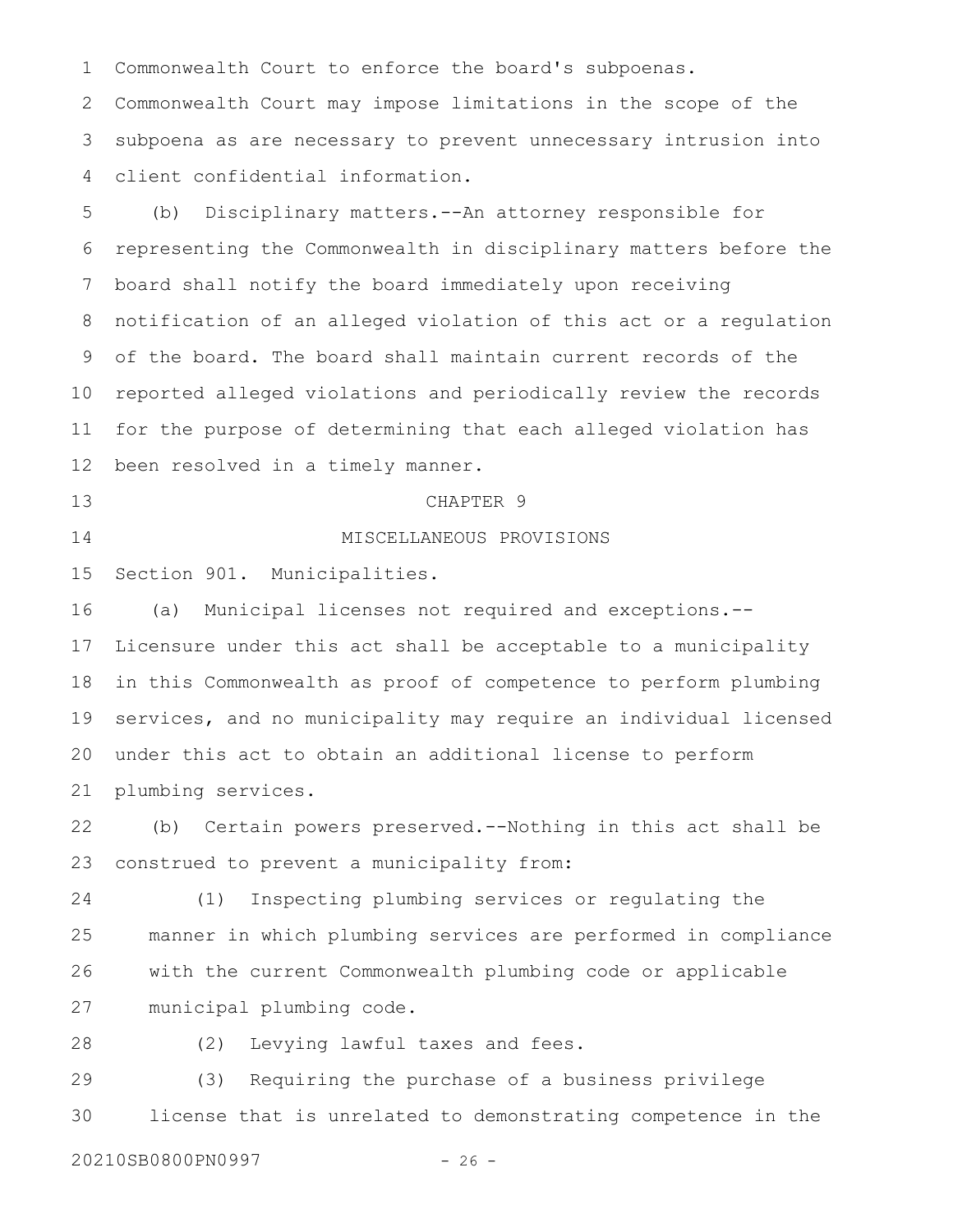performance of plumbing services. 1

(4) Denying or revoking local permits for failure to comply with ordinances. 2 3

(c) Plumbing construction standards.--Nothing in this act authorizes the board or a municipality to adopt plumbing construction standards except within the relevant provisions of the act of November 10, 1999 (P.L.491, No.45), known as the Pennsylvania Construction Code Act. Nothing in this act authorizes the board or a municipality to adopt a standard or regulation of propane, propane distributors or installation of propane-related systems or appliances which differs or conflicts with sections 15 and 16 of the act of June 19, 2002 (P.L.421, No.61), known as the Propane and Liquefied Petroleum Gas Act. Section 902. Appropriation. 4 5 6 7 8 9 10 11 12 13 14

The sum of \$250,000, or as much of that amount as may be necessary, is hereby appropriated to the department for the payment of costs associated with processing and renewing licenses, for the operation of the board and for other costs associated with this act. The appropriation shall be repaid by the department within three years of the beginning of issuance of licenses by the board. 15 16 17 18 19 20 21

Section 903. Regulations. 22

Within 18 months of the effective date of this section, the board shall begin to promulgate regulations to carry out this act. 23 24 25

Section 904. Effective date. 26

This act shall take effect as follows: 27

(1) This section shall take effect immediately. 28

(2) Section 501(c) shall take effect in 30 days. 29

(3) Section 502(a)(4) and (6) shall take effect in 60 30

20210SB0800PN0997 - 27 -